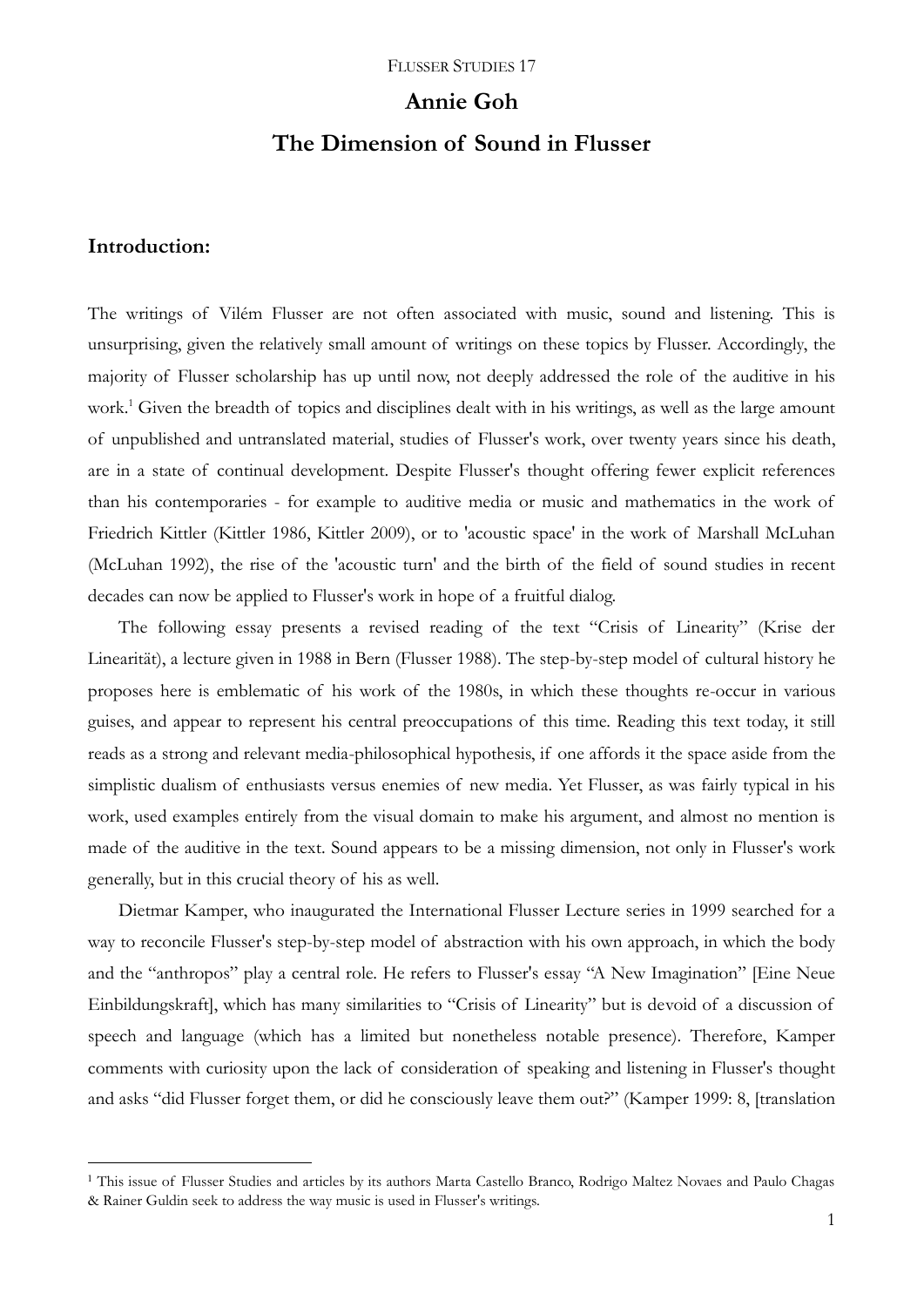AG]).<sup>2</sup> Although there is some brief discussion of speech and language in the text I will later focus upon, the overall perception is, that Flusser was indeed "deaf" to the sonic<sup>3</sup> in his thought, a position reflected in the fields of study which have continued to engage with his work. Yet recent work<sup>4</sup> has begun to show, contrary to the general perception of Flusser, that the role of sound, music and listening was not completely neglected, not least at times of his choosing.

Before proceeding with a search for the sonic dimension of "Crisis of Linearity", some of Flusser's writings (perhaps surprising to some), which do directly address music, sound and listening will be examined. These are all taken from his later German period "Chamber Music", "The Gesture of Listening to Music" and "Hörigkeit/Hearing Aids".

This essay is divided into two parts. The first part looks at these three Flusser texts mentioned above, and attempts to understand Flusser's position and usage of music and sound for his larger body of work. Read from a contemporary sound studies perspectives, these essays seem partially ahead of their time, yet simultaneously seem to espouse somewhat problematic views. The second part then turns to looks at the crisis of linearity thesis. As Kamper states, the body seems strangely absent in Flusser's model, as does speaking, listening and all to do with the aural and oral. In search of the sonic dimension of Flusser's crisis of linearity, in light of the limited material where Flusser does address sound and music, the second part seeks to expand and challenge the hypothesis, using methods of sound studies to assess its relevance for contemporary media theory since the acoustic turn.

### **1) Flusser, Sound and Music**

1

On an elementary level, there is strong evidence that Flusser had a personal passion for music; not least in the biographical anecdotes of Flusser's attempt to earn a living writing jazz reviews in London in 1939 (Flusser 2003: 29), and a personal correspondence with Flusser's daughter Dinah Flusser who commented, that her father "enjoyed listening to Baroque music and Indian ragas, he was also interested in modern electronic music"(Flusser, Dinah 2011).<sup>5</sup> Yet a mere personal interest or passion for music can be argued as insignificant for Flusser's thought as a whole. It is moreover of unequivocal relevance, that Flusser did directly address music in several texts.

A tentative summary of Flusser's writings on music can be begun as follows. Beginning from Flusser's early writings in Brazil in the 1960a, two essays "On Music" (Flusser 1965a) and "On Modern Music" (Flusser 1965b) part of a lecture series at the Brazilian Institute of Philosophy, Sao Paulo in

<sup>&</sup>lt;sup>2</sup> All translations from the German into English are by myself unless otherwise stated.

<sup>&</sup>lt;sup>3</sup> Flusser was indeed physiologically hard of hearing and enjoyed using the off-function of his hearing-aid to "switch off" from the outside world. Anecdote from Siegfried Zielinski. See essay on "Hörapparate" ("Hearing Aids") (n.d.b).

<sup>4</sup> See for example the recent translations by Rodrigo Maltez Novaes of two essays by Flusser on music from 1965, "On Music" (Flusser 2012a) and "On Modern Music" (Flusser 2012b).

<sup>5</sup> Original quote: "Er hat sehr gerne Barockmusik gehört, aber interessierte sich auch für moderne elektronische Musik. Ich kann mich erinnern dass er indische Musik gehört hat, Ragas."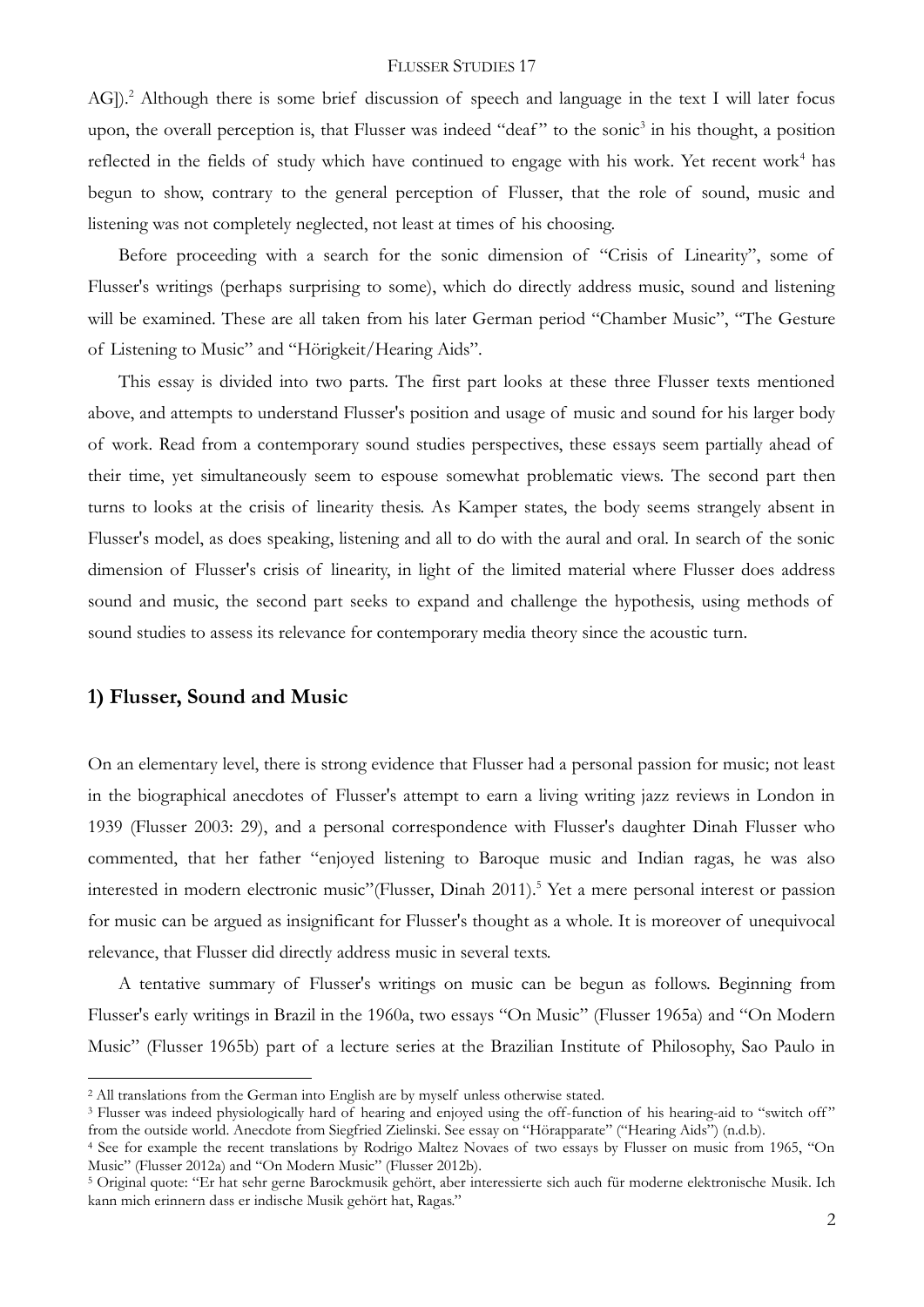1965, and passages of "History of the Devil" (Portuguese version "A História Do Diabo) (Flusser 1965c) on music seem to point to a facet of Flusser's early writings currently largely unknown amongst Flusser researchers.<sup>6</sup> Amongst his later German writings, a few on music and hearing can be found scattered in books and single essays – "Chamber Music" (Kammermusik"), the effective closing chapter of "Into the Universe of Technical Images" (Flusser 1985), "The Gesture of Listening to Music" in the essay collection "Gestures" (Flusser 1991), the corresponding chapter "Hörigkeit" in "Angenommen" ("Suppose That"), as well as the undated essay manuscripts "Hoerapparate" ("Hearing Aids") (Flusser, n.d.b), "Negertrommel" (Negro-drums) (Flusser, n.d.c) and "Tribuene der Kritiker von Schallplatten" (Tribune of Record Critics) (Flusser, n.d.d).<sup>7</sup>

Widening this scope to include references Flusser makes to the musicality of language could also provide interesting impetuses for further research. Here, from the diagram in the appendix of "Lingua e Realidade" (Flusser 1963) spanning music and plastic arts from *oração* (prayer) to *balbuciar* (babble or mumbling), as well as references to the musicality of the Brazilian-Portuguese language and the apparent "anti-melodic form" of English and German in the chapter "The Brazilian Language" (Die brasilianische Sprache) (Flusser 1999: 88). These themes also occur in the unpublished essay "Die Melodie der Sprachen" (Flusser, n.d.a).<sup>8</sup>

The following exegesis of the three aforementioned German texts attempts to carve out an understanding for the role music and sound played for Flusser's thought. For the sake of simplicity, the relationship between music and sound will presume the common working definition of music as "organized sound"<sup>9</sup> coined by Edgar Varèse, and its consequent Cagean reformulations.

# **i) Chamber Music**

1

Preceding his introduction of Chamber Music as a model of a future telematic society, he states "As the reader has surely noticed with surprise and displeasure, I have eliminated everything to do with ear and mouth, with sound and word, from my considerations. I have kept the 'audiovisual' character of the emerging universe of technical images a secret. I am namely convinced, that it is only now that the moment has come, to talk about this" (Flusser 1985: 137). It is a dramatic unveiling gesture, with which Flusser introduces the sonic character of technical images. It would seem that in the mid-1980s, after not having mentioned music in writings at length since the mid-1960s, he returns to the role of music

<sup>6</sup> Thanks to the translations of Flusser scholar Rodrigo Maltez Novaes, these works are currently reaching the international audience of Flusser scholars.

<sup>7</sup> For an analysis of mainly the German texts with respect to semiotics and sound, see: Annie Goh "Zeichen, Symbol, Symptom – Zur (spekulativen) Semiotik der Klänge bei Vilém Flusser" in Zeitschrift für Semiotik, Band 34, Heft 1-2 2012, Tübingen: Stauffenberg

<sup>8</sup> See also: Sebastian Schulz, "Das Strahlen in der Black Box – Sprechen und Hören in der Medienphilosophie Vilém Flussers" in Flusser Studies 16, November 2013.

<sup>9</sup> Edgard Varese and Chou Wen-chung "The Liberation of Sound" in *Perspectives of New Music*, Vol. 5, No. 1 (Autumn - Winter, 1966).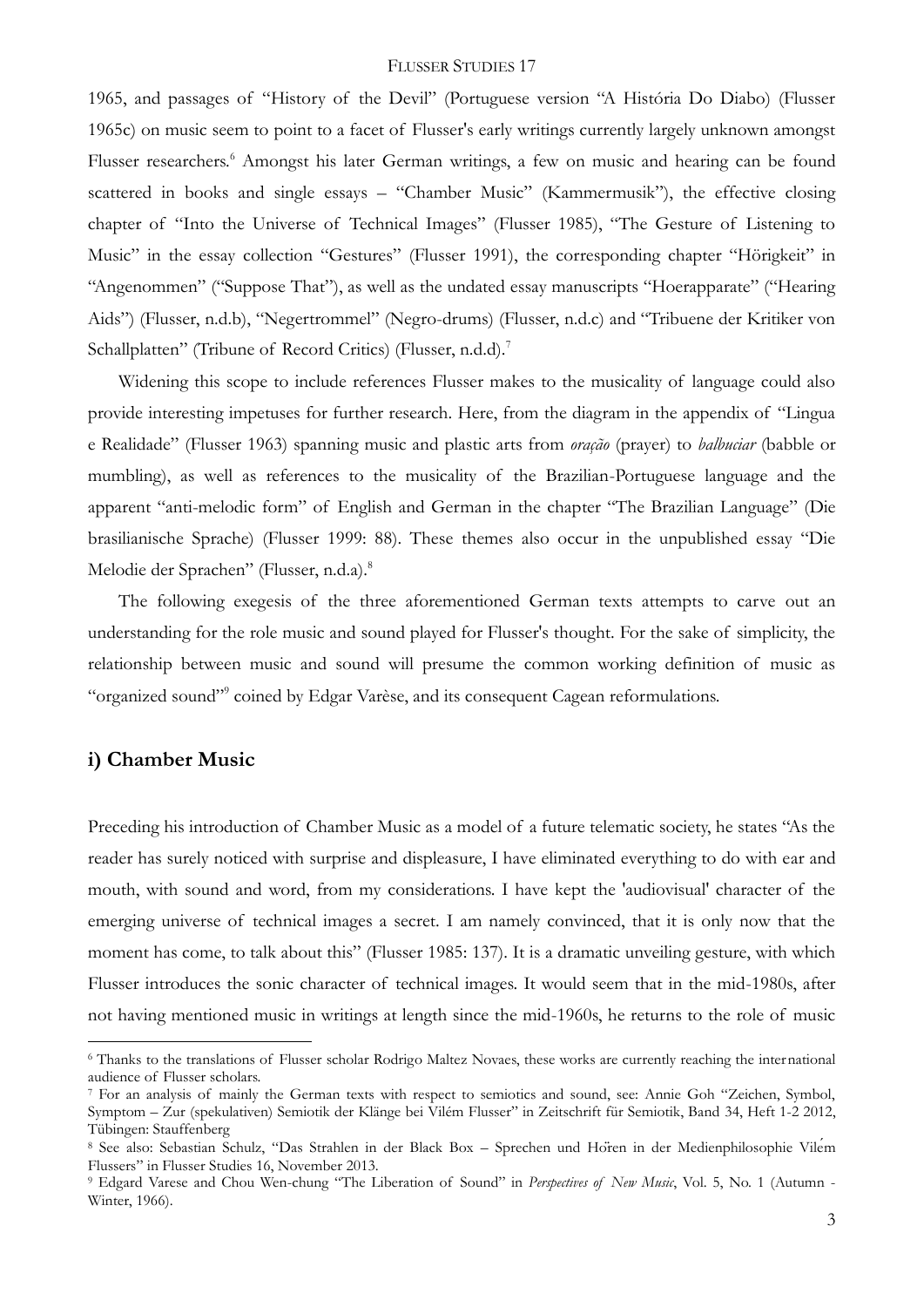at this pivotal point of his argument. Only in this final chapter, does the audiovisual character of technical images become revealed and indeed, a central feature of technical images as sounding images. The title of the chapter "Chamber Music" indicates this, and as Flusser remarks, it is a substantive, where all other chapter titles were infinitives. His wry reasoning here is, "to express the hope, that the previous considerations might have arrived at something substantial" (ibidem: 133). The significance of why this "substantial" conclusion, which Flusser clearly aspires to in this chapter, takes chamber music as its main form, seems sudden and surprising to the reader, especially to the German-speaking audience who are unlikely to know of his writings on music in the 1960s.

Flusser sketches out Schopenhauer's "The World as Will and Representation" in which the universe of images is the world as representation [Vorstellung], and the universe of music is the world as will [Wille]. He claims to argue against Schopenhauer, and does so by attacking the division of images and music, so that technical images as sounding images are "'pure' art, in the sense that previously only music was" (ibidem: 138). Although the universe of technical images is presented by Flusser as a synthesis of these two "worlds", of will and representation, he states, "[it] reminds us in many ways of the musical universe" (ibidem: 137). Flusser places his utopic hopes in the possibility of audio-visual technical images, as products of the new imagination ("neue Einbildungskraft"), which is closely aligned to the idea of specifically named "musical imagination" ("musikalische Einbildungskraft").

Chamber Music is described as a cybernetic system, in which humans communicate in dialogue with one another via computers, to create "improbable situations" i.e. for Flusser "information". It becomes a metaphor for Flusser's model of a musical, computational and cybernetic game, "computation and composition are synonyms" (ibidem: 137). It is the creative, productive power of the "new imagination" ("neue Einbildungskraft") which is responsible for the "emergence of a new level of consciousness, namely one in which music will be made with the power of imagination [Einbildungskraft]" (ibidem: 137). Given the gravity, with which Flusser deals with the "new imagination" of the emerging level of consciousness, once more, it is clear that so-called *musical* imagination specifically is vested with being able to realise this transformation.

As Flusser is at pains to point out, the role of improvisation within this "game" is pivotal here. He contrasts today's concert halls, where music is played strictly from the score, with the musicians of his model of chamber music, who are likened to the musicians of the Renaissance, where the musicians improvised from scores (ibidem: 135). The rules are decided by consensus and the changes are also decided by consensus, here he makes a mention to jazz improvisation. "It is not watching (theory) but playing (strategy) which is its method" (ibidem:136). The participants are playing for themselves, as a "pure game", observers are "superfluous and disturbing". The figure of the homo ludens, which occurs on various occasions in Flusser's work is of great relevance here: the players of chamber music epitomise Flusser's concept of homo ludens, whose use of "new imagination" and "musical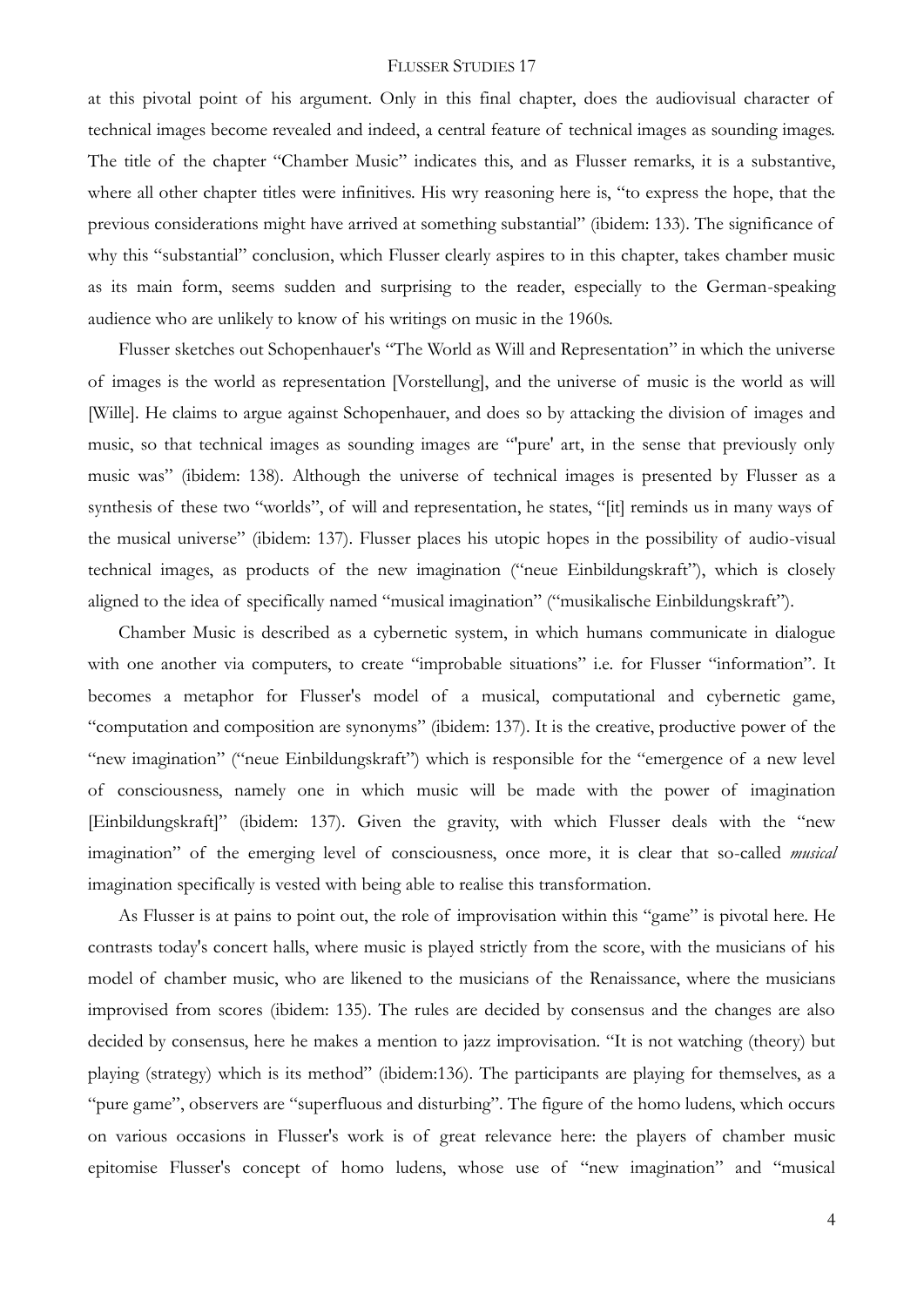imagination" explore the possibilities of the universe of technical images.

Undoubtedly, this turn to music in the closing chapter is intended to startle, which cannot be read as an arbitrary decision by the author, particularly not an author who so meticulously and adamantly revised his work before its publication. It is unforeseen and unpredictable, perhaps a stylistic echo of his description of "true catastrophes" as "new information... ex definitione, surprising adventures" (ibidem: 134). Yet, it must be noted that Flusser's usage of music in this chapter is entirely metaphorical. The mystery lies in, *why* he chose to turn to music here. Perhaps his motley group of motifs of the homo ludens, as "the playing man", and the cybernetic system incidentally lent themselves to a motif of chamber musicians, which would render them little more than arbitrary. Looking to his (recently translated) writings on music from the 1960s, where "music is the expression of itself" and music is rendered as "the most concrete experience that we have" (Flusser 2012a: 3), might well give further clues to decoding his intention.

The bittersweet tone in which Flusser ends this book with, is also not to be overlooked. "What this essay sought to narrate, is a fable. It tells of a fabulous universe, that of technical images. Of a fabulous society, that of cybernetic dialog. Of a fabulous consciousness, that of musical imagination. It tells of this full of hope, and at the same time with fear and trembling" (Flusser 1985: 139). At this point at the end of the book, after many largely pessimistic comments in his survey of the effect of images on society, the long and detailed description of the complex problematic with which current society is faced, Flusser thrusts responsibility into the hands of the reader, "de te fabula narratur" (ibidem: 139), something he alluded to earlier in the chapter "It is not about future music [Zukunftsmusik], but rather about a critique of the present" (ibidem: 134).

This forms in principal a type of ultimatum to the reader, typical of Flusser's provocative writing style. The utopia he paints as the universe of technical images, often led Flusser to be read as a brazen enthusiast of cybernetic and digital technologies, and contributed to the image of Flusser as a prophet of all-pervasive networks. He states, "this "new" [das Neue], I believe, I can seize within the dreaminess [Traumhaften] of the emerging sounding image-world. A dreamworld in which the dreamers are exceptionally awake. … A dreamworld then, which does not lie "under" an alert consciousness, but "above", a conscious and consciously produced, an "over-conscious" [überbewußte] dreamworld" (ibidem: 139). His belief in "the new" is however not to be taken at face-value. Amidst the ebullient tone of Flusser's utopia, his warning tone is nevertheless strongly present. His turn towards music, can only be read as a strategic one, a metaphor for what he considers the "most concrete". As a sort of "post-iconoclast",<sup>10</sup> he treads a fine line in between his critique of the power of images and the possibility of "the new" he seeks to create in his conception of technical images. Music as a metaphor in Chamber Music aids his critique of the "world of representation", of images, of the visual.

<u>.</u>

<sup>10</sup> See for example: Rainer Guldin, "Iconoclasm and Beyond: Vilém Flusser's Concept of Techno-Imagination," Journal of the Swiss Association of Communication and Media Research, Vol. 7, N. 2, 2007, pp. 63-83.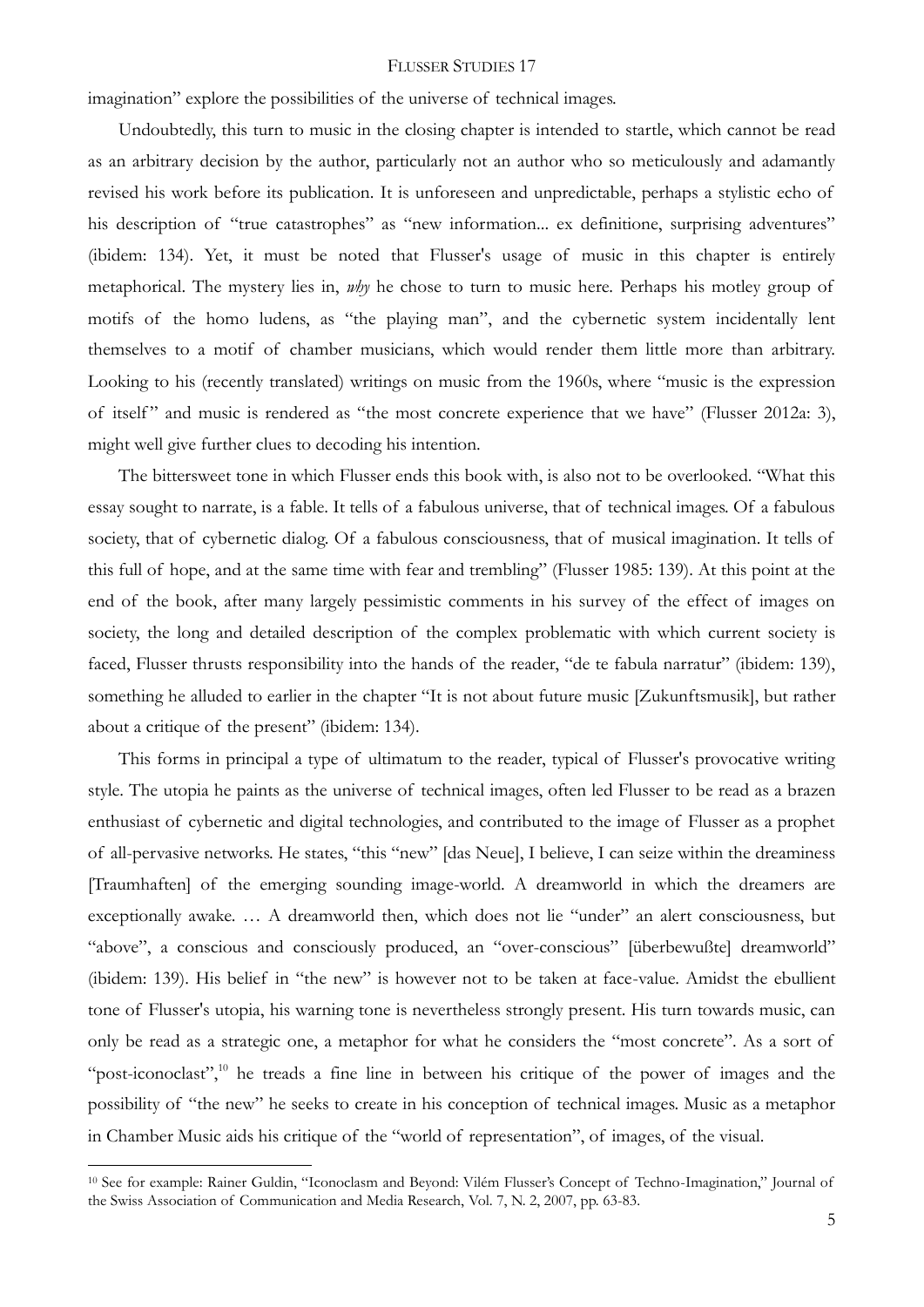### **ii) The Gesture of Listening to Music**

Flusser approaches music in an entirely different way in the essay "Gesture of Listening to Music" (Die Geste des Musikhörens) (Flusser 1991: 193-203, Flusser 2011 [Translation Elizabeth Mortimer]),<sup>11</sup> which as the title suggests focuses on the act or gesture of listening to music itself. Kamper was likely unaware of this essay when commenting on the absence of listening and speaking in Flusser's work mentioned above. This essay deals with remarkable detail touching upon the physical, physiological, psychological, aesthetic and semantic processes at work during listening.

Flusser compares the more strongly stylized gesture of seeing, using examples of the image of the statesman with his gaze to the stars and Rodin's "The Thinker" as producing clichés, and points with a favourable tone to the relative lack of stereotyping of the gesture of listening. He describes the gesture of listening as, "not a matter of a movement but a position of the body" (eine Körperstellung) (Flusser 2011: 21). He also contrasts the act of listening to words and language as "a semantic reading" with the act of listening to music, whereupon Flusser hints at the complexity of musical reception, "Listening to music also means deciphering […] but it is not […] a deciphering of a codified meaning. Despite centuries of discussion, agreement has not been reached about what is deciphered when music is heard." (ibidem: 21). These comments share similarities with the critique of the dominance of the visual, also named 'ocularcentrism', which pervade the field of sound and sensory studies.<sup>12</sup>

Indeed Flusser's account of listening processes is quite striking when read in contemporary sound studies. He relates a physiological description of the process of listening (to music) with his information theory. The "acoustic message" involves the "adjustment (Anpassung) of the body to an acoustic message" (ibidem: 22), a gesture which differentiates it from other gestures. Flusser draws specifically on the movement of sound waves through the permeable surface of the skin to physically move not only the auditory nerve in the ear but also as vibrations felt by the entire body. Listening to music means adapting to the music "and indeed becoming music" (ibidem: 22). The specific and unavoidably empathetic character of listening (to music) is likened to the Greek concept of "pathein" – "The reception of music in the stomach (and in the breast, in the genitals, in the head, in brief in all parts of the body disposed to vibration) is pathos, and its effect is empathy with the message" (ibidem: 22). For Flusser's information theory, the acoustic message bears these characteristics uniquely, which lead him to propose "in listening to music, in this acoustic massage, one of the highest forms, indeed perhaps the highest form of mind, soul, intellect is received, and in such a way that in this acoustic message the own mind and that of the emitter of the message concur" (ibidem: 22-23). Sound is

<sup>&</sup>lt;sup>11</sup> All further quotes from the essay "The Gesture of Listening to Music" use translations by Elizabeth Mortimer.

<sup>12</sup> See for example: Martin Jay, Downcast Eyes – The Denigration of Vision in Twentieth-Century French Thought (Berkeley: University of California Press, 1994) & David Howes, (ed.), Empire of the Senses (Oxford: Berg Publishers, 2004).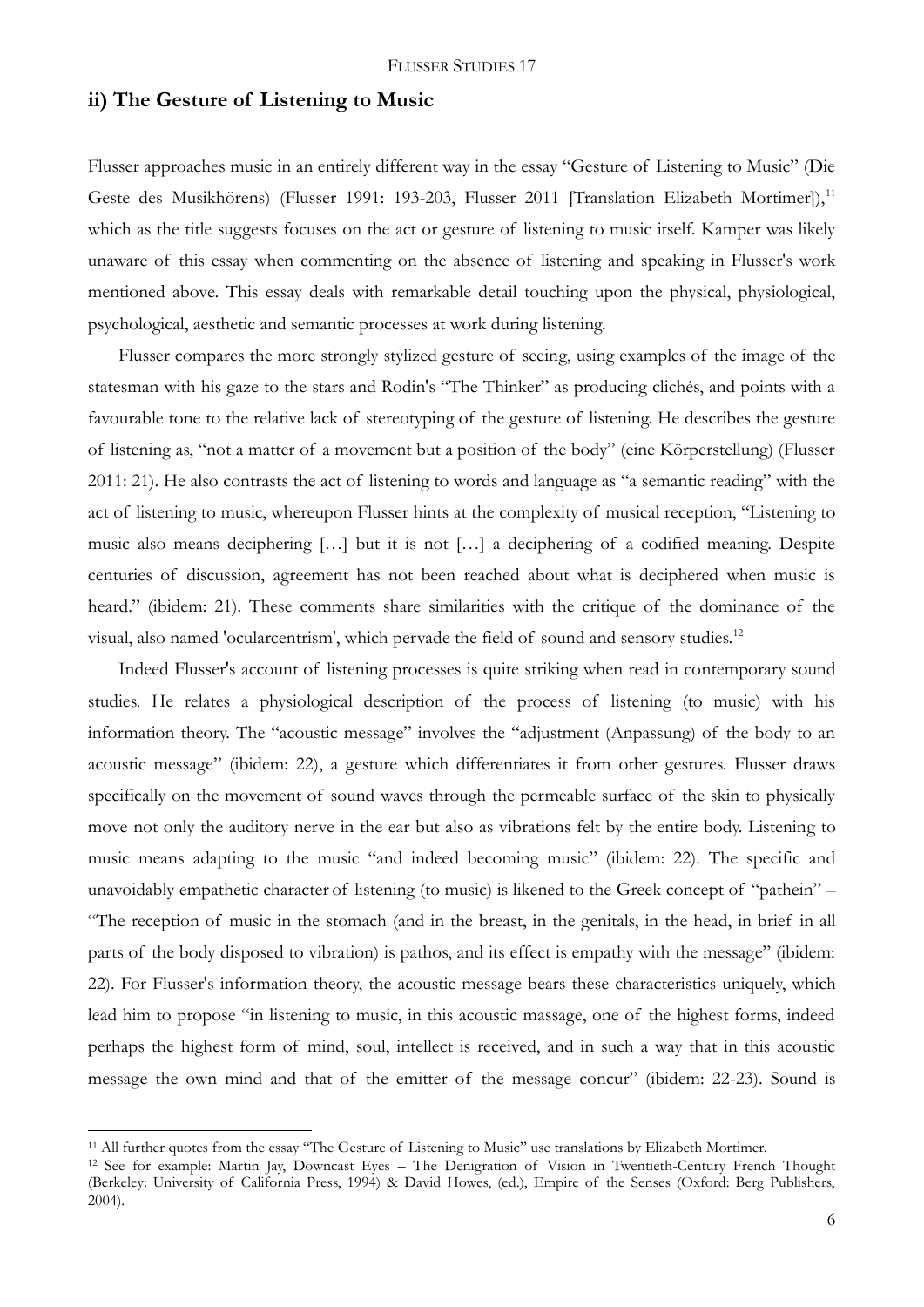understood as a medium via which communication occurs, this treads much common ground with the discipline of sound studies as a study of acoustic communication. Furthermore, Flusser's notion of the acoustic message is undeniably given the highest position, "This pathetic character is true literally only for acoustic messages, for all the others it is valid only metaphorically" (ibidem: 22).

In this sense, Flusser's text appears not only extraordinarily uncharacteristic for his work in general, it also appears impressively advanced for its time; one of the most crucial hurdles of sound studies was to deal with sound as materiality, and music as a system which uses sound as a medium. It has strived to position itself aside from traditional musicology, absorbing thereby the efforts of critical and new musicology to relate music to its materiality, including its social and political reality. Although the landmark book of R. Murray Schafer's "The Soundscape" appeared in 1977 (Schafer 1977), sound studies was first enacted as a field of study in the 2000s and the so-called "acoustic turn" was first declared in 2010 (Meyer 2010). The recent inception of affect theory into musicology is a further testament to this development.<sup>13</sup> Flusser's essay ignores a separation of sound's materiality from "music", binding the physicality of sound with its psychological and emotional effect, in a way that appears anachronistic in its contemporaneity.

For Flusser, the vibrational quality of sound, also affords the listener the possibility to overcome the dilemma of Hegel's "unhappy consciousness", which occurs in his work in various places. "When listening to music, the human being finds himself without losing the world, by finding himself as the world and the world as himself. For he finds himself and the world not as a contradiction between subject and object but as a "pure relationship", namely acoustic vibration" (ibidem: 23). The physical and material bridge formed by acoustic messages is once more raised above other types of messages, to overcome one of the fundamental tensions he sketches between man and society.

In Flusser's close attention to the body in this text, he implicitly aligns himself with the endeavours of sound studies and critical musicology in questioning the long-reigning autonomy of music, in which the Cartesian mind triumphed over the "base" concerns of the body. It is interesting to note that Flusser seems careful not to assume an uncritical standpoint about a transcendental subject of music, his account is expressly aligned to the material, so that his statement about "becoming music" is keenly relativised, "this has nothing to do with romanticism" (ibidem: 22). This will become important in the discussion of "pure music" below.

<sup>13</sup> "Affect" in this sense is used in context of affect theory in the tradition of Spinoza, Bergson, Deleuze and Guattari. See for example, Steve Goodman's "Ontology of Vibrational Force", in "Sonic Warfare - Sound, Affect, and the Ecology of Fear" Massachusetts: MIT Press, 2010 & Marie Thompson and Ian Biddle (eds) Sound, Music, Affect: Theorizing Sonic Experience, New York: Bloomsbury, 2013.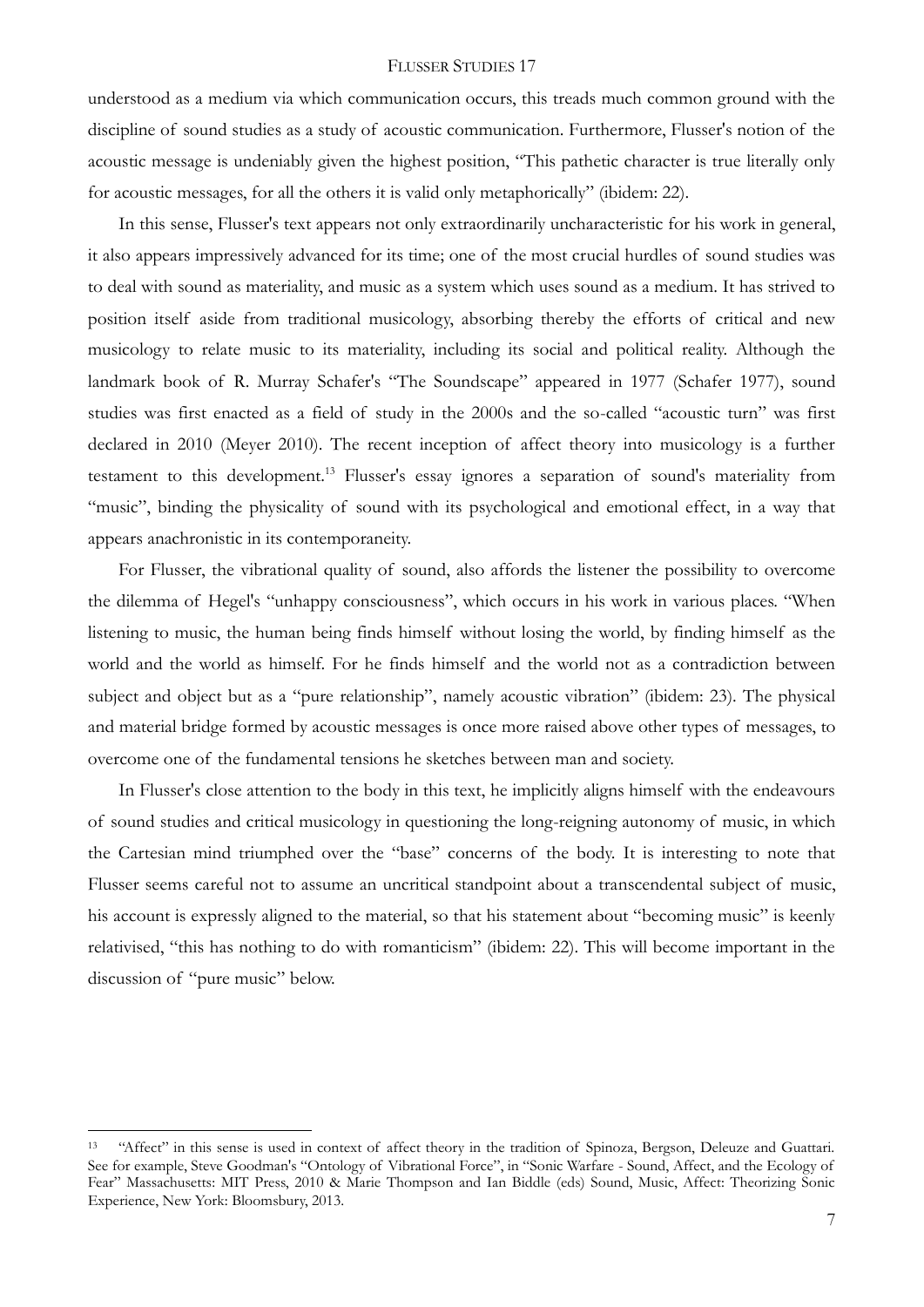# **iii) "Hörigkeit" and "Hearing Aids"**

The third text used in this attempt to sketch out Flusser's position towards sound and music is "Hörigkeit", which appears as an abridged form of the lecture manuscript "Hearing Aids" (Hörapparate) (Flusser n.d.b), as mentioned above. "Hörigkeit" is a German word approximately translatable into "submission" or "devotedness", and indeed Flusser undertakes a play on words between "hören" (listening or hearing) and "hörigkeit" (submissiveness or devotedness) and "gehorchen" (to obey). Once more, in this lesser known Flusser text, he dedicates himself to the acoustic, and this time independent of a discussion of music, but more similarly to Chamber Music, on a predominantly metaphorical level.

His discussion of hearing aids and "Hörigkeit" has a strongly political dimension. He once again contrasts the visual with the auditive and criticizes the idea of having political "views" (politische Ansichten) and proposes a new term of political "Hörigkeit" (submissiveness). He states, "audition, much more than vision, is political" [das Gehör, weit mehr als das Gesicht, ist politisch] (Flusser n.d.b: 2, Flusser 1989: 77). His reasoning for this is the all embodying and inescapable nature of sound or noise, "political engagement is an engagement with noise, with the "voices of the people" [Stimmen der Völker]. These voices [Stimmen] should, for example via votes [Abstimmungen], be harmonised"<sup>14</sup> (Flusser n.d.b.: 2). Being submersed into the "noise" of everyday political interactions is how Flusser characterizes one's relationship to society.

Thus, he constructs the hearing aid as an apparatus of freedom, which allows one to switch on and off between the political and the private. An emphasis is made on this choice of switching on the apparatus as a conscious engagement with society, and switching it off is a choice to be alone. However, he is careful not to let this analogy run too far: as is commonly mentioned in sound studies texts – we have eyelids but no "earlids"; instead Flusser highlights the dialectic of this – that eyelids too are only controllable to a certain extent, "in the eyelids, it is not freedom itself, but the dialectic of freedom which is expressed" (ibidem: 3). One is afforded a type of freedom, or a limited freedom, "one can never know, whether our views of the world are devised by ourselves, or whether they are an involuntary reaction to the world" (ibidem: 3). This is a crucial dichotomy which runs through Flusser's work – the impossibility of freedom, yet nevertheless the pursuit thereof. His analysis of the technical possibilities of the hearing aid lead him to carve out a metaphor for political freedom. The programmed noise of the outside world which flows into our ears must be examined – just as Flusser's close examination of his hearing aid allows him to "see" it better, those without hearing aids can learn from an examination of the apparatus which programmed their ears, referring to his broader notion of societal apparatus which pervades his work.

<sup>14</sup> Note the German word for both political vote and voice is "Stimme".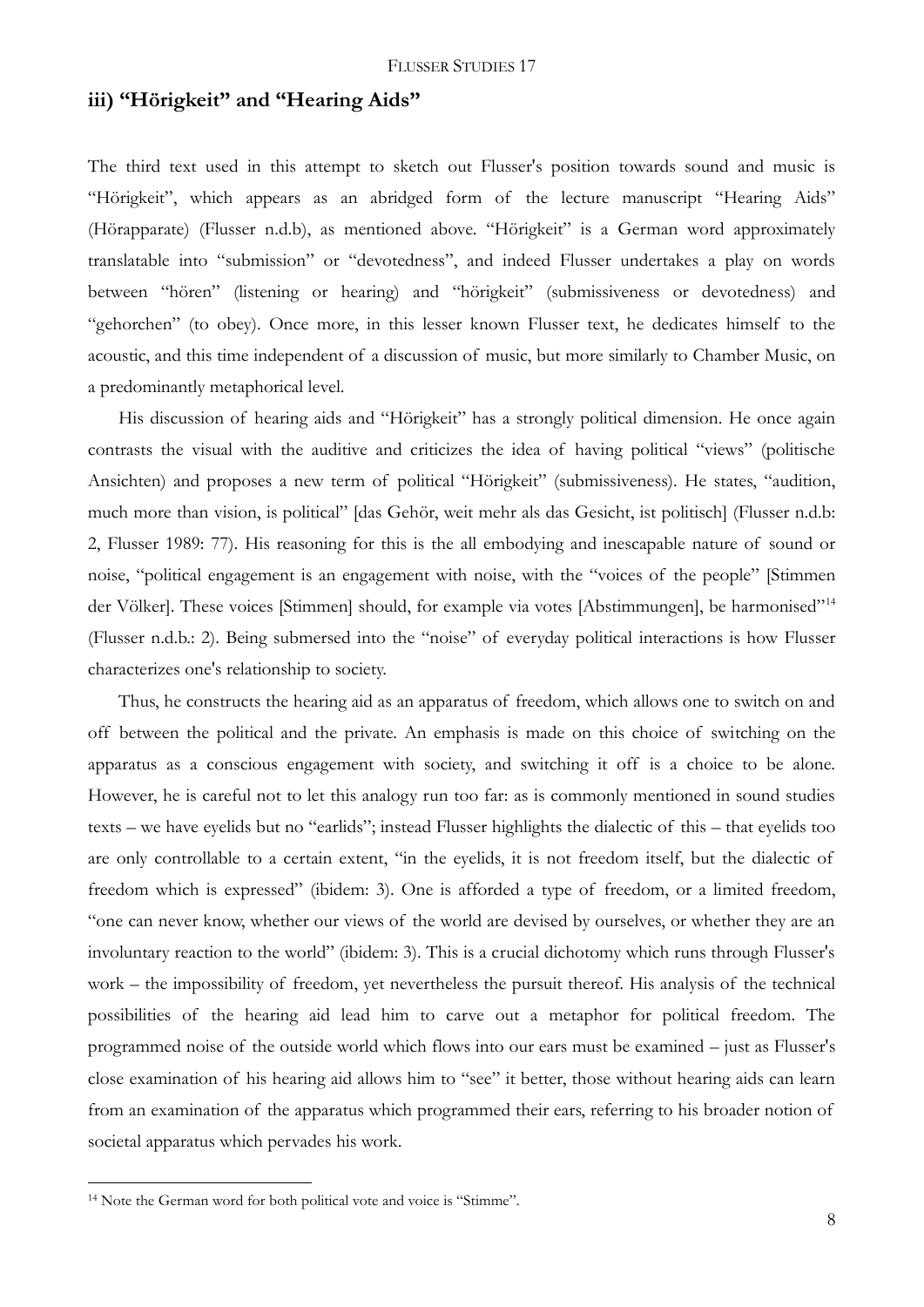# **iv) Music and "pure music"**

As touched upon above, in Chamber Music, some ideas of "pure music" and "concreteness" which appeared in his two essays on music from 1965 return: "It is then, in contrast to the musical universe, a surface universe, but it is, just as the musical one, a 'pure' universe, one emancipated from semantic dimensions" (Flusser 1985: 137). In 1965 Flusser wrote of "pure music", as "the very nucleus of our sense of reality" (Flusser 2012a: 4) and as the articulation of "pure thought" and ultimately as the "utmost contribution of modern Western man to culture in general" (Flusser 2012b: 1). Yet these statements around "pure music" sit highly problematically with theorists of critical or new musicology from the 1960s onwards. Theodor W. Adorno's first works of music sociology radically requestioned of the autonomy traditionally endowed in a piece of music, its transcendental character was brought under fire and great musical works were seen increasingly more as products of social, political and cultural tensions. Drawing on Adorno's work, feminist musicologist Susan McClary went on to criticize the notion of "absolute music", often used interchangeably with "pure music", for its claims to "remain essentially pure, ineffable, and emphatically not concerned with such mundane issues [of the social]" (McClary 2002: 55). The idea of "pure music" being non-representative and therefore above "the social" has come under heavy attack in recent decades.

It is clear that Flusser was well acquainted with Adorno's writings and the Frankfurt school, and a copy of Adorno's "Introduction to Music Sociology" (Einleitung in die Musiksoziologie) can even be found in Flusser's "Travel Library" (Reisebibliothek).<sup>15</sup> Yet although the widespread legacy of Romanticism has been brought under scrutiny in newer musicological studies, Flusser's own opinion on and usage of Romantic ideas and aesthetics regarding music appears ambiguous. He quotes one of German Romanticism's most famed proponents, Wilhelm Heinrich Wackenroder in his closing comments of "On Music", although it carries the tone of a guilty pleasure, "And I cannot avoid to close these considerations with a verse by Wackenroder. *Entfernter noch, um mehr gesucht zu sein, Verbarg er in die Töne sich hinein*; (Further distant, yet to be more sought, He hid himself in the tones;) The sacred is, for us, hidden in pure music" (Flusser 2012a: 11).

A complex relationship emerges out of this discussion of Flusser, music and Romanticism. His evocation of "pure music" and "pure thought" appear – at least at face value – to be guided by values about aesthetics and philosophy pre-critical theory of the twentieth century. Statements such as "music, for being the articulation of the very structure of the thinking thing, is the most concrete experience that we have" (Flusser 2012a: 3), read in a contemporary context, without prior knowledge of Flusser's style, appear highly problematic for sound studies and critical musicology. The notion of a subject, who can access "pure thought", is strongly aligned to ideas of metaphysical transcendence and have

<sup>15</sup> Situated at the Vilém Flusser Archive, at the University of Arts (UdK) Berlin.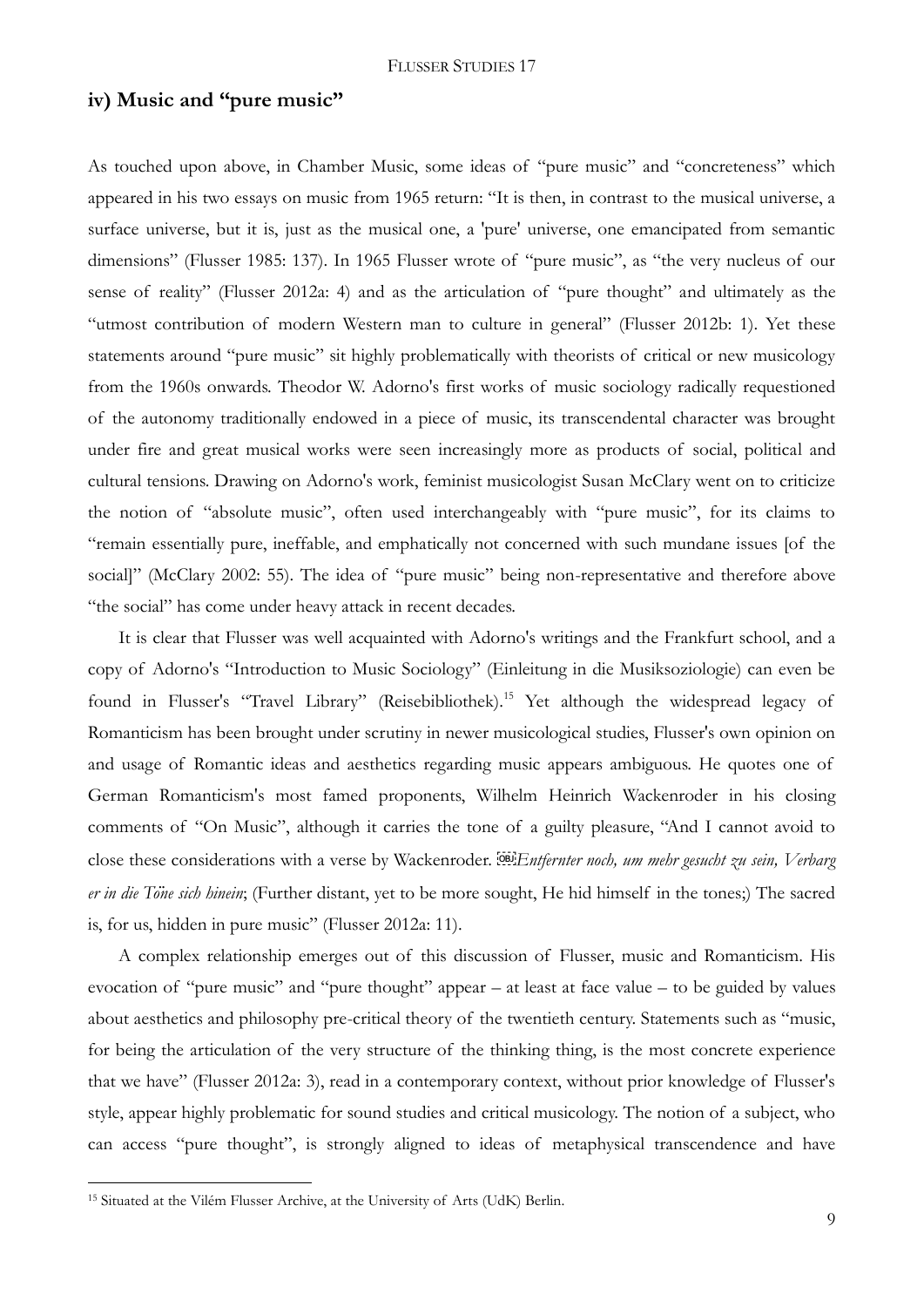perpetuated the autonomy of music and the artistic genius of composers; these are notions treated with firm skepticism in contemporary musicology. The question remains as to how to reconcile these seemingly Romantic notions of music which Flusser apparently harbours, or indeed how to understand his notion of "pure music" and "pure thought" aside from how they are connoted within ideas of the transcendental subject? These questions will be returned to in the final conclusion.

# **2) Flusser's "Crisis of Linearity" and the missing dimension of sound**

Contextualising these three essays, they can be fairer considered exceptions in Flusser's work as a whole. Despite highlighting the sonic dimension of technical images in Chamber Music in 1985, more typically for him, in his lecture "Crisis of Linearity", he almost completely neglects it throughout his step-by-step model. The examples Flusser uses in "Crisis of Linearity" are almost exclusively from the visual domain (more specifically painting, photography, technical images). Was this a retreat from his highly enthusiastic ideas about music? Was he dissatisfied with it within his greater schema? Was he lacking the methods with which to express the auditive domain in his theories? Or was it just not important enough?

In the spirit in which Flusser continually asked his interlocutors and laid it out clearly to his readers to build upon, challenge and contradict his thoughts, this reading of Flusser's "Crisis of Linearity" alongside contemporary sound studies theory and his own comments on music is an attempt to take up this challenge. Within sound studies, as mentioned above, the discourse of ocularcentrism and the dominance of vision over the other senses characterizes Western culture and its philosophy is highly criticized. One could infer that Flusser's strong focus on the visual is a result of the ocularcentric Western society. Where Kamper's search for the body in Flusser's seemingly bodyless thesis began, a sound studies reading will focus more specifically on sound as an aspect – missing – as it is from Flusser's crisis of linearity.

In Flusser's famous thesis he carves out five epochs which are differentiated by the techniques of abstraction they can be described in brief as following: four-dimensionality (three space dimensions plus time), in which humans experienced the world purely as concrete experience; three-dimensionality, in which humans grasped and formed objects; two-dimensionality, in which humans made images upon surfaces; one-dimensionality, in which pictograms were placed in a sequence and linear writing emerged; and zero-dimensionality, in which mathematics and computational code of "point-elements" emerges. Flusser states in his hypothesis, "occidental culture is a discourse whose most important information is encoded in alphanumeric code, and this code is about to be superseded by codes of different structures. Should this hypothesis come true, then far-reaching changes in our culture will take place in the near future. These changes will be far-reaching because our thinking, feeling, wishing and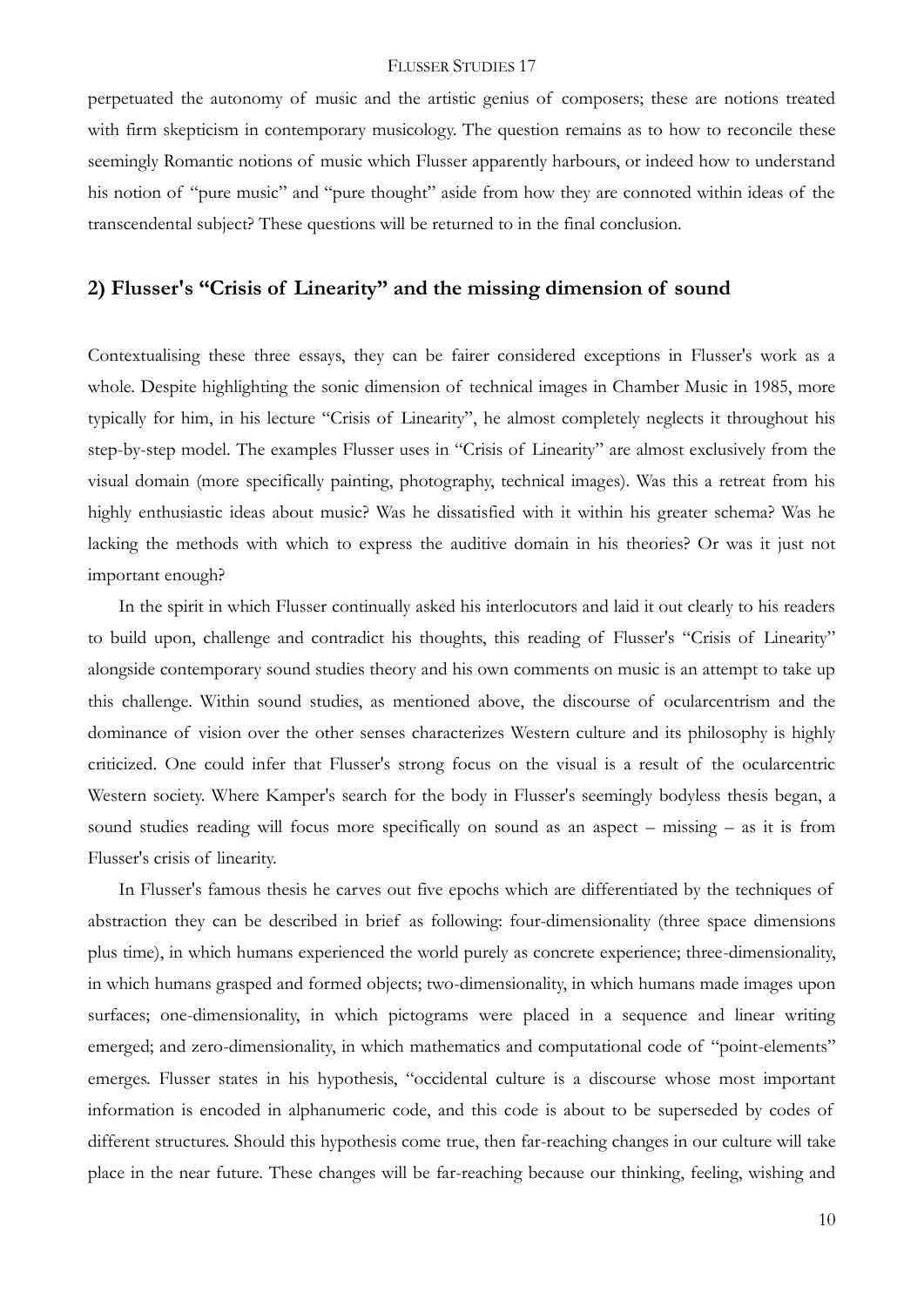acting, and even our perceiving and imagining [Vorstellen], are formed to a large degree by the structures of these codes, in which we experience the world and ourselves" (Flusser 1988: 7).

The crisis of linearity thesis is a media-technological and media-philosophical one. More precisely it can be expressed as an media-epistemological analysis as well as posing an epistemological and political challenge to his audience. The core of Flusser's argument rests upon the changes in how knowledge is transmitted at its most mundane level (as media theory would typically examine), but furthermore he is pointing to the new categories of knowledge [Erkenntniskategorien] *and* "new categories as a whole (particularly values)" (ibidem: 34) that new codes bring with it. Crucially it is to be noted here, that Flusser counts himself amongst the generation so strongly formed by the linear code of writing (textolatry), that he does not claim to prophesize exactly *how* the generation informed by zerodimensional code will think, he only merely claims *that* they will be different and that these differences will be far-reaching [tiefgreifend]. He clearly emphasizes this momentous change as a *possibility* to "mobilise a new imagination [neue Einbildungskraft]" (ibidem: 40), and this precarious enthusiasm allows him to stand in contrast to the cultural pessimism of other media theorists such as Baudrillard and Virilio.

# **i) From three-dimensionality into two-dimensionality**

The step from three-dimensionality into two-dimensionality is determined largely by Flusser as the inception of image-making. He describes the paintings found at the palaeolithic caves at Pech-Merle, "It is about visions recorded onto rock faces" [Es geht um an Felswänden festgehalten Anschauungen] (ibidem: 10). The image-maker stepped back from a pony and examined it, then recorded the fleeing image on to the cave wall, "so that others recognize what was seen [das Ersehene]" (ibidem: 10). Flusser's reasoning for this action seems to be that what was seen could consequently be used as an orientation for future action, for example, hunting ponies. The human ability to step-back, and become a subject, and to exist, he names "(the power of) imagination" [Einbildungskraft]. The crucial point of this act for Flusser, is the inner dialectic of images; instead of bridging the gap between human and world, they ironically block the way between humans and the world, "humans no longer use images as orientation in the world, but vice versa, they use their experiences in the world as orientation in the images. And they no longer treat the images in function of the world, but the world in function of images" (ibidem: 12). He names this "idolatry" and the consequent action "magical".

Flusser's usage of the oldest known images – the ponies at Pech-Merle – likely reflects the archaeological debate and popular interpretation thereof since their discovery in 1922. The intention of these images, or how and why they were made and used, along with other rock-art images from caves at other locations, were hotly debated. One of these interpretations focussed on hunting, and this is the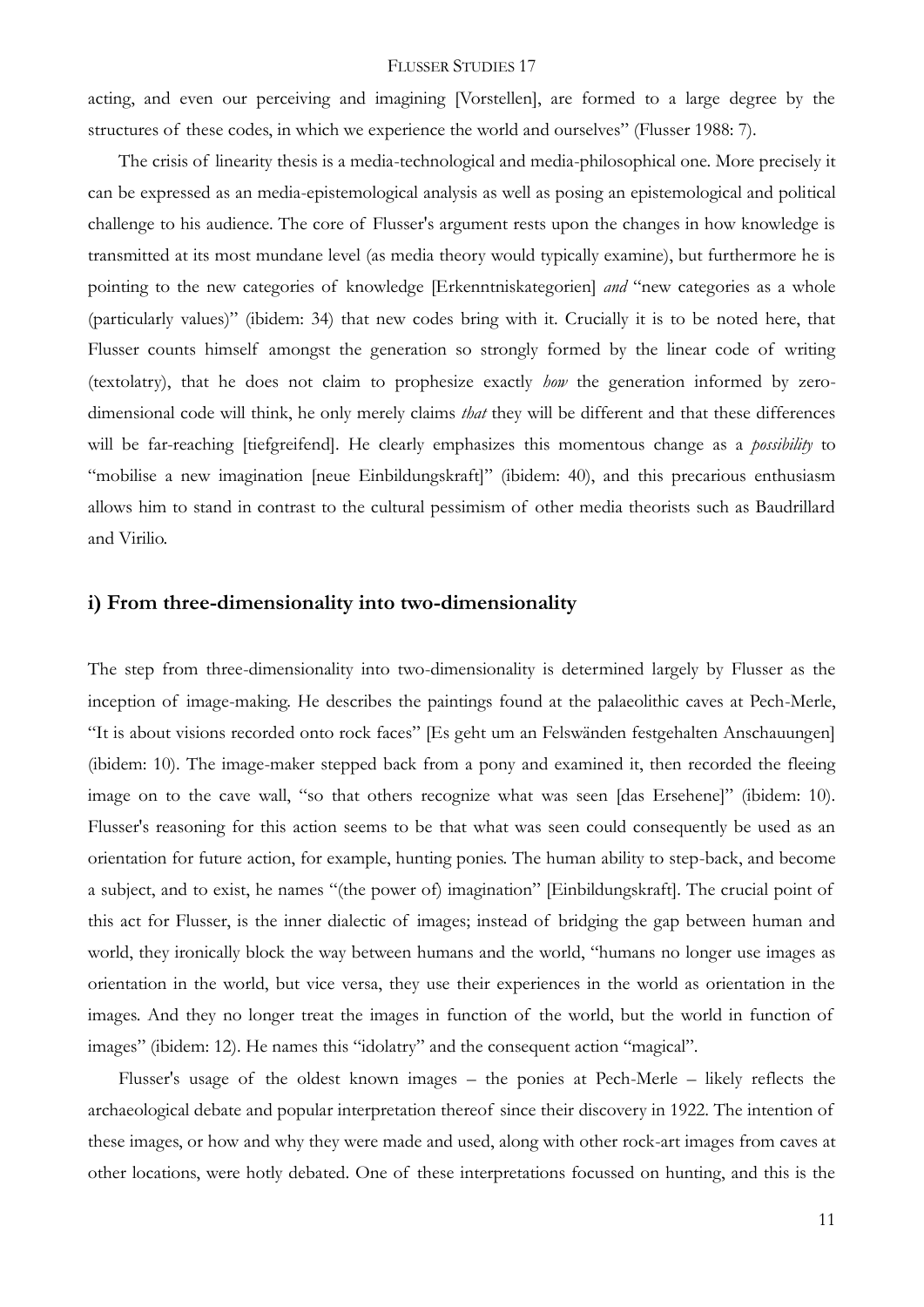one Flusser too focuses on. Other interpretations include for spiritualistic or animalistic beliefs, socalled "shamanistic" rituals and art "for art's sake". Related to sound studies, the recent sub-discipline of archaeoacoustics has emerged in recent years, which has specifically investigated the acoustic properties of archaeological sites – the caves at Pech-Merle being one of them. Work of researchers such as Iegor Reznikoff<sup>16</sup> paved the way for startling results; acoustic measurements and the collection of empirical evidence have proven that positive correlations exist between the locations of rock art and unusual acoustics (for example large echoes) at these places. Not only has research covered this correlation, that the qualities of the acoustics at rock-art locations could have indeed determined where rock-art was placed, but also suggested it could have determined its content too.<sup>17</sup> In its mildest form, it radically requestions our understanding of rock-art. In its stronger form, archaeoacoustics has firm grounding to argue that sound played a much larger role for pre-historic cultures than it does for modern society. The dimension of sound has long been ignored in archaeology to the detriment of our understanding of them.

This brief foray into archaeoacoustics serves only to emphasize from the position of sound studies, how ocularcentrism, in this case, within the academic field of archaeology – its methods, interpretations most directly, have led for many years to the dominant sense of the visual to overshadow other forms of knowledge. Flusser's own interpretation of the paintings of Pech-Merle also follow a visually-dominated conclusion. Other theories about rock-art intentionality do not contribute so neatly to Flusser's ideas about creating images for further action, as his presumption about their use for hunting. The use of what Flusser terms "traditional images" and traditional imagination within the lineage of his communication theory could be seen to show weaknesses of a model too reliant on the visual. Reading the crisis of linearity as an epistemological thesis, the dominance of the visual in the construction of knowledge, exemplified here with archaeoacoustics appears to demonstrate a key inadequacy of the ocularcentrism in our construction of knowledge. Had Flusser's own eloquent thoughts on sound as vibrations, as he says "not only permeate the bodily skin, but cause it to vibrate" (Flusser 2011: 23) and his passionate portrayal of music as "ecstatic experience", been applied to specific experience of cave-art which he uses in his thesis, might he have structured his thesis somewhat differently?

<sup>&</sup>lt;sup>16</sup> See for example: Reznikoff, I. "Sur la dimension sonore des grottes du paléolithique". Comptes rendus de l'Académie des Sciences 304 (II/3), 153-156 & 305 (II), 307-310. (1987) & Waller, Steven J., "Intentionality of Rock-art Placement Deduced from Acoustical Measurements and Echo Myths" in *Archaeoacoustics,* Chris Scarre and Graeme Lawson (eds), Cambridge: MacDonald Institute for Archaeological Research, 2006.

<sup>&</sup>lt;sup>17</sup> See earlier work by Steven J Waller on the correlation between different types of acoustic properties and the relationship to depictions of types of animals.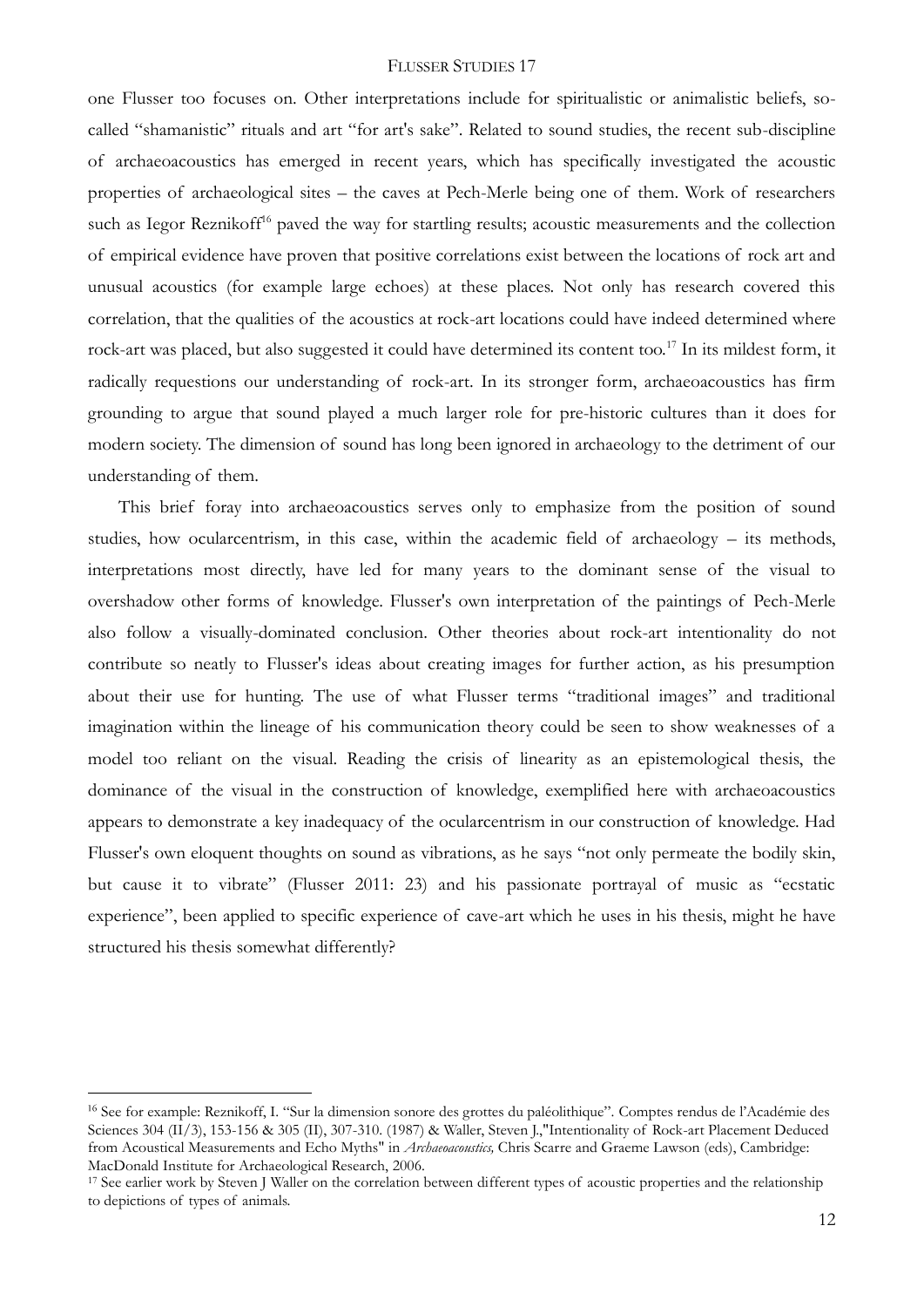### **ii) From two-dimensionality into one-dimensionality**

Flusser determines the step from two-dimensionality into one-dimensionality as the emergence of the alphabet or alphanumeric code. For this, he refers to the evolution of writing, from the stringing together of pictograms until the formation of phonetic characters, pointing to the modern alphabet as letters and numbers as it has emerged around 2,500 years B.C. In Flusser's thesis, linear writing was invented to clarify images, "Imagination [Einbildung] is an ontologically dubious standpoint, the images which arise from this are connotative and subject to the inner dialectic of all meditation. [...] These images must be subject to a critique, which allows its ontological position to be clarified, its codes to be denoted and to clear away the ideological confusion caused by this" (Flusser 1988: 13). The connotative nature of images, which allows for many interpretations, is fundamentally transformed by written language, so that denotative, unambiguous images were only possible since the invention of language. Flusser states, "one sees in this formulation, that the invention of linear writing arrives like a germ within future western culture, linear writing as a description of images, as a critique of imagination [Einbildung] due to a new way of thinking" (ibidem: 13).

As mentioned in the introduction, contrary to the essay "Eine Neue Einbildungskraft", to which Kamper primarily refers to in his lecture, "Crisis of Linearity" does address some aspects of speaking and the oral, when Flusser discusses language. He observes, "alphabetic code forces written thought under spoken thought, and when it becomes dominant, all other forms of thought are impoverished (apart from those, which can penetrate the code as numbers)". He, surprisingly for his German audience at least, includes the complex relationship between speech, writing and language in relation to the discussion and criticism of images in his model, "the intention of linear writing, is to criticize imagination [Einbildung]. … Now we have – since earliest times – a code at our disposal, namely spoken language, which achieves this task. Images were always criticized, when they were discussed. … Only this discussion was, prior to the invention of the alphabet, a rather undisciplined process: one spoke, without precise articulation. With an almost closed mouth (mythical). This means, the code of spoken language was quite possibly even more connotative than images. … The alphabet was invented, in order to articulate speech clearly (to de-mythicize it), and then to criticize imagination [Einbildung] (to de-magicize the images)" (ibidem: 15-16).

Thus, Kamper overlooked this small passage of "Crisis of Linearity", and likely the content of Flusser's first book in Portuguese entitled "Language And Reality" ("Lingua e Realidade") (Flusser 1963), (which is still yet to be translated into English or German) in which Flusser discusses linguistics, language philosophy and the constitution of reality (or realities).<sup>18</sup> Nonetheless, according to the narrow line of argument his thesis follows, he typically only uses this brief meditation on the very complex

<sup>18</sup> German readers can refer to Michael Hanke's essay, "Vilém Flussers Sprache und Wirklichkeit von 1963 im Kontext seiner Medienphilosophie", Flusser Studies 02, (May 2006).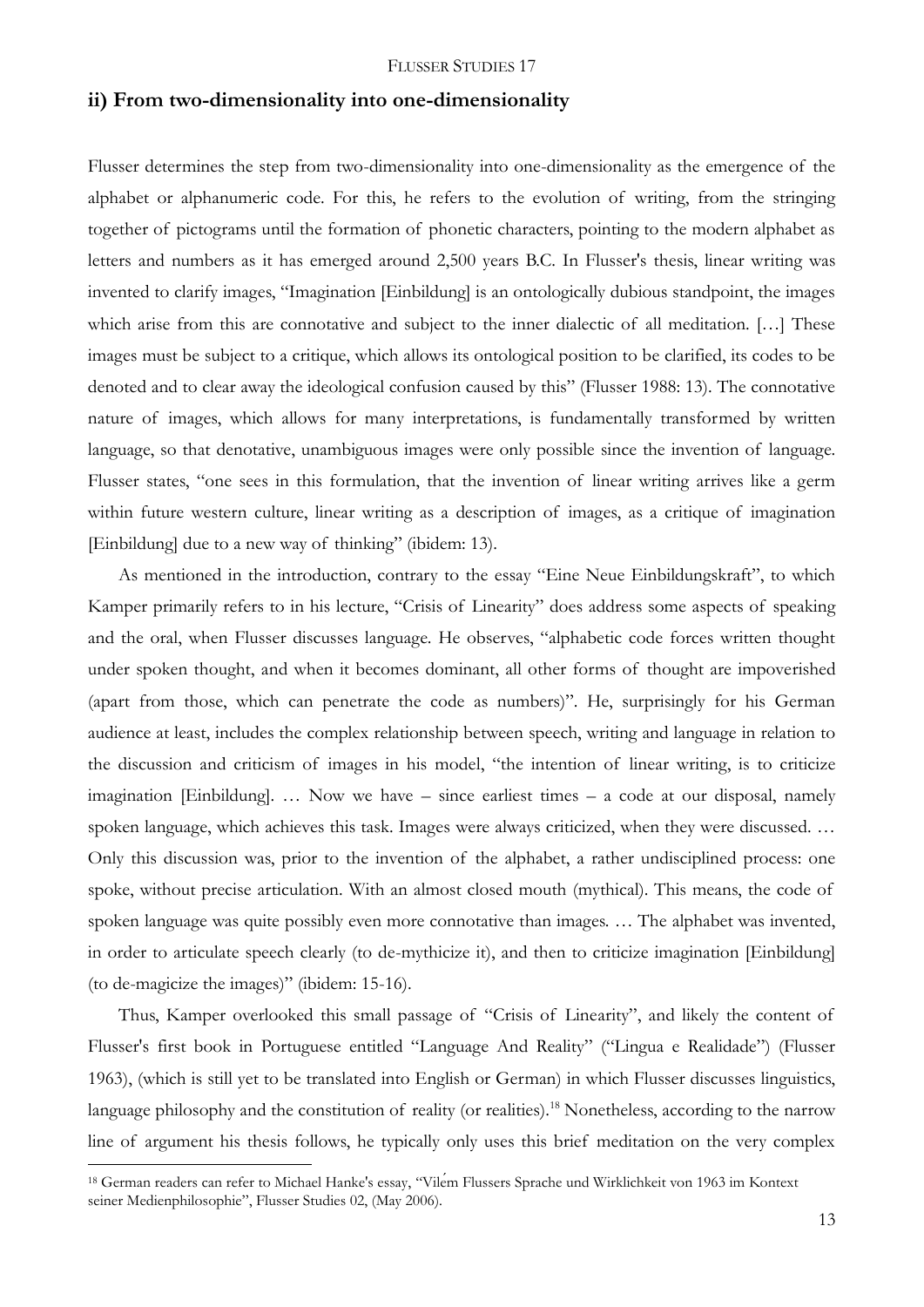history and relationship of language to writing, to apply his argument about criticizing images and further his step-by-step model as swiftly as possible. His focus on language in its function "to discuss images... and criticize imagination" restricts it only to a consideration related to image-making, which is perhaps a knowingly precarious presumption on Flusser's part. Referring to the implications of recent archaeoacoustic research, it seems increasingly unfounded to presume the function of images, such as cave-art paintings. His assumption of the primacy of the image, as well as the clear cultural function he assigns it (to hunt ponies better), although it appears in an ironic and playful tone, is nevertheless one which uncritically reproduces the dominant narrative of the male subject as hunter in pre-historic times, a narrative which has naturally come under criticism for example from works of gender archaeology.

He comments on the impoverishment of other forms of thought, as the stage of one-dimensional linear consciousness was reached. The magical-mythical consciousness he refers to as disappearing in this step of the model, is directly related to speech. The image of the "almost closed mouth" and implications of the connotative and ambiguous nature of speech prior to the alphabet is echoed in his statement, "since the alphabet, we have learned with discipline to speak and think." [Seit dem Alphabet lernen wir diszipliniert, diskursiv sprechen und denken]."<sup>19</sup> This demonstrates that relationship between writing and speech was not as completely overlooked in his work as Kamper amongst many others, have previously thought.

The impoverishment of all other forms of thought except for numbers can also be addressed with the running critique of ocularcentrism from sound studies. Flusser, formed as a subject by the visually dominated *forma mentis* of Western culture, has a clear distaste for this very bias, as he alludes to in the simple stereotyping and making of clichés in the visual in "The Gesture of Listening to Music". Yet despite this recognition of his complex relationship with iconoclasm and fascination with images, he does not strive to account for the loss of "other forms of thought" for example via human sensory perception (visual, auditory, olfactory, tactile, gustatory and others forming the whole human sensorium) in their relationship to construction of knowledge. Thus, a critique can be made from sound studies that the epistemological model of the crisis of linearity perhaps most crucially lacks the dimension of how the auditory (or from other sensory faculties, from the argument of sensory studies) can strongly shape and form knowledge.

# **iii) From one-dimensionality into zero-dimensionality**

1

The final step from one-dimensionality into zero-dimensionality is characterised by the inception of computational code and mathematics. It is this stage of the historical consciousness of onedimensionality, characterized by causality and progress, which according to Flusser's theory is in

<sup>19</sup> Vilém Flusser, cited in "Flussers Fluss", Michael Bielicky, Vilém Flusser Archive Best-Nr: VHS\_022a, 00:16:00.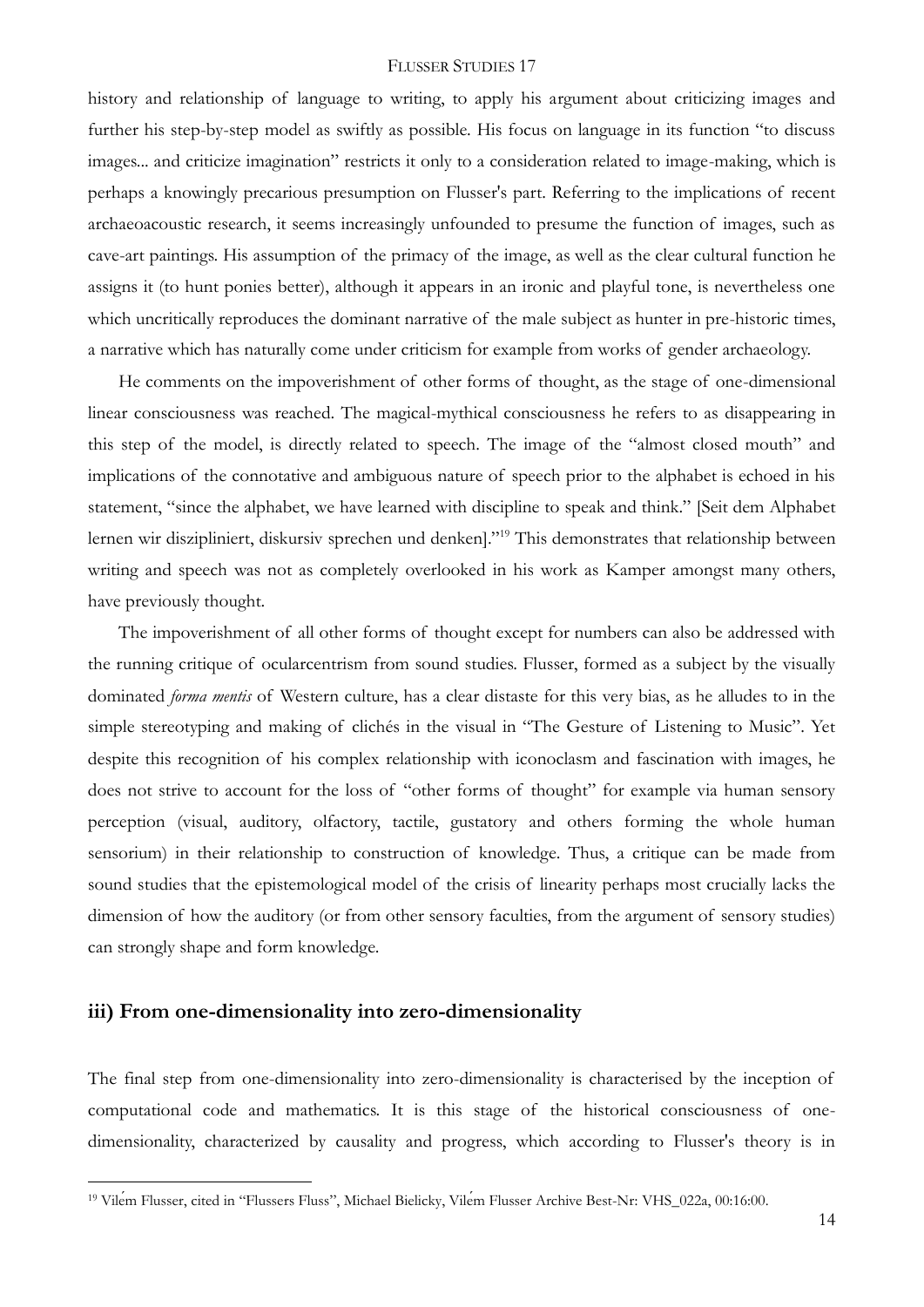"crisis". Although this process began in the Renaissance, and these two types of thought could go "hand-in-hand" for a long time, Flusser's declaration is that mathematical, abstract thought structured by point-elements is now about to replace linear, causal, logical thought.

In "Crisis of Linearity", Flusser typically uses the example of the image from the photographic image – with photographs (like films and videos) as "transitional phenomena" [Übergangsphänomene] and only with completely synthetic computer images, will the "new imagination" [neue Einbildungskraft] come into play. Indeed, Flusser stays strictly "silent" in this text when dealing with "new imagination", a puzzling occurrence, when one reads "Chamber Music" with its clear equation of computation and composition and new imagination with musical imagination. The imagery he had so adamantly harnessed to deliver the powerful final chapter of "Into the Universe of Technical Images", with technical images unveiled as sounding images, is not even alluded to in this essay, nor in the essay "Eine Neue Einbildungskraft" treated by Kamper.

The audio-visual character of the universe of technical images, which Flusser so dramatically underlines in "Chamber Music" is grounded in his observation of the affinity of computer code to realise itself simultaneously as visual and auditive outputs. "Ever since computerisation, technical images hasten spontaneously towards sound, and sound hastens spontaneously towards images. […] So that only in the technical image, image becomes music, and music becomes image" (Flusser 1985: 138). But more than this mere dual genesis of image and sound, as a technical feature of computer code, it is on the epistemological level to which Flusser is drawing our attention. "In the sounding image, image and sound do not "intermix", rather they are both raised up onto a new level, to a level which the concept "audio-visual" means, but up until now could not grasp, because it emerges from the previous level." (ibidem: 138). This statement echoes back to his essay "On Modern Music" from 1965, in which "electronic music is the first step towards the musicalization, that is, concretization, of our reality […] Electronic music appeals directly to our intellect, and traditional music still mobilizes our sensitivity, in order to attack our intellect through it" (Flusser 2012b: 4). It is not about a mere "intermixing", akin to Flusser's definition of a discourse, but a situation in which both synthesize to create something new, akin to Flusser's definition of a dialog, in which new information is produced.

The sonic dimension of this final step does not need to be expanded with arguments from sound studies. It is quite adequately covered by Flusser himself, by looking at "Chamber Music" and his essay "On Modern Music". He was apparently not lacking the technical knowledge here, nor over-looking a relevant field of research. The absence of its mention in both "Crisis of Linearity" and "Eine neue Einbildungskraft" seem more mundanely explained by a lack of space or essayistic strategy, in the short texts they both constitute. This crucial step in the model, whose effects on consciousness Flusser is unable to categorize as he had done with "magical", "mythical" and "historical" is only known by its formal characteristics – punctual, abstract, mathematical. As he crystallizes near the end of the lecture,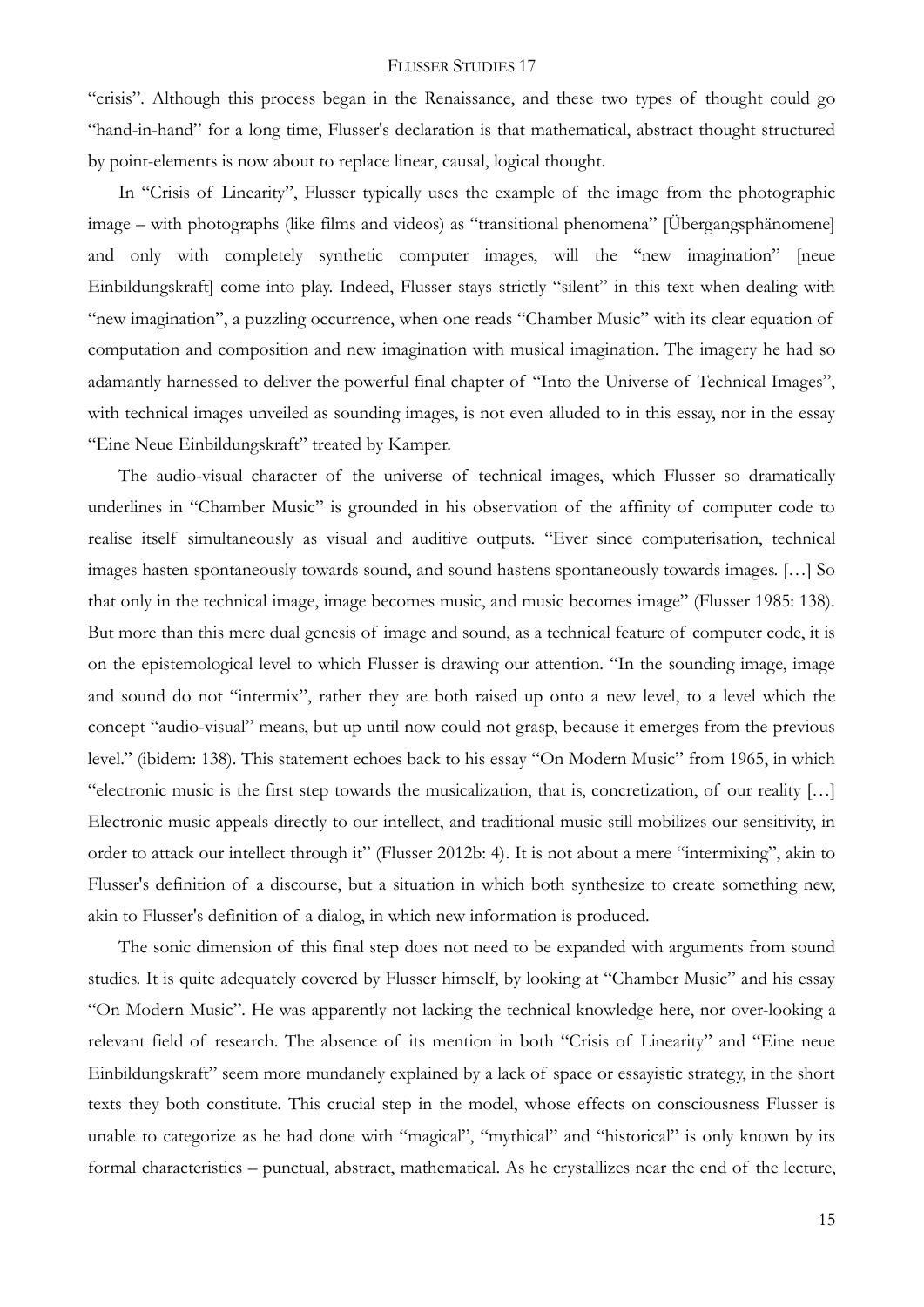it brings "not only new epistemological categories (such as probability calculations instead of causal explanation, or propositional calculus instead of logic), but completely new categories (and above all values)..." (Flusser 1988: 34).

Where Kamper lamented the absence of body in Flusser's model, his schema to flesh out Flusser's step-by-step model with his own "anthropological quadrilateral" of body, image, writing/language and time (Kamper 1999: 11), he aligned Flusser's zero-dimensional with category (un)time, the competence "calculation" [Rechnen], the body part "brain" and the spatial dimension of a "point". (See table in Kamper 1999: 23). As Kamper was apparently unaware of any of Flusser's writings mentioning sound or music, he likely saw Flusser's zero-dimension as almost irreconcilable with the body. But in fact, a more detailed look into Flusser's own (albeit seldom expressed) words shows his readiness to let the body make appearances in every stage of the model. "It is only when one takes music back to acoustics and the mind to nerves and muscles that sees the secret of pathos, the Orphic mystery, the Pythagorean "theorem" […] Listening to music is a gesture, in which the body adjusts itself to the *mathesis universalis*" (Flusser 2011: 23). The computation and calculation of zero-dimensionality indeed provides Flusser with the occasion to link mathematics to the body, via music, sound as vibrational force, via acoustics. "Once we have learnt to listen to electronic music, we will have learnt to grasp the beauty of pure thought" (Flusser 2012b: 4).

# **Conclusion – the "most concrete" experience we have:**

This search for the dimension of sound in Flusser took two parts. Firstly, by looking at Flusser's own writings on music and sound, in which he discussed and used music, sound and the auditive in his works. The second part attempted to read Flusser's central thesis of his late period "Crisis of Linearity", which lacked a substantial sonic dimension within the contemporary field of sound studies. With particular emphasis on Flusser's endeavour as a media philosopher to draw on the epistemological importance of this thesis, and the transformations of consciousness he foresaw as accompanying each substantial change in the medial communication of each historical era, the arguments of ocularcentrism from within sound and sensory studies, attempted to highlight the oversights made by Western culture and philosophy, as it is, dominated by the visual sense.

Commenting upon the role of music and sound for Flusser as a scholar is done with a speculative gesture. As is typical for Flusser, it is often not advised to take all his comments at face value, and with the exegesis of "Chamber Music", "The Gesture of Listening to Music" and "Hörigkeit/Hearing Aids", there are many curious statements which resist simple interpretation. Flusser's use and characterization of music and sound respectively, though difficult to generalise, can be described. His depiction of music is tendentially of a passionate nature, music occupies a special place in his thought,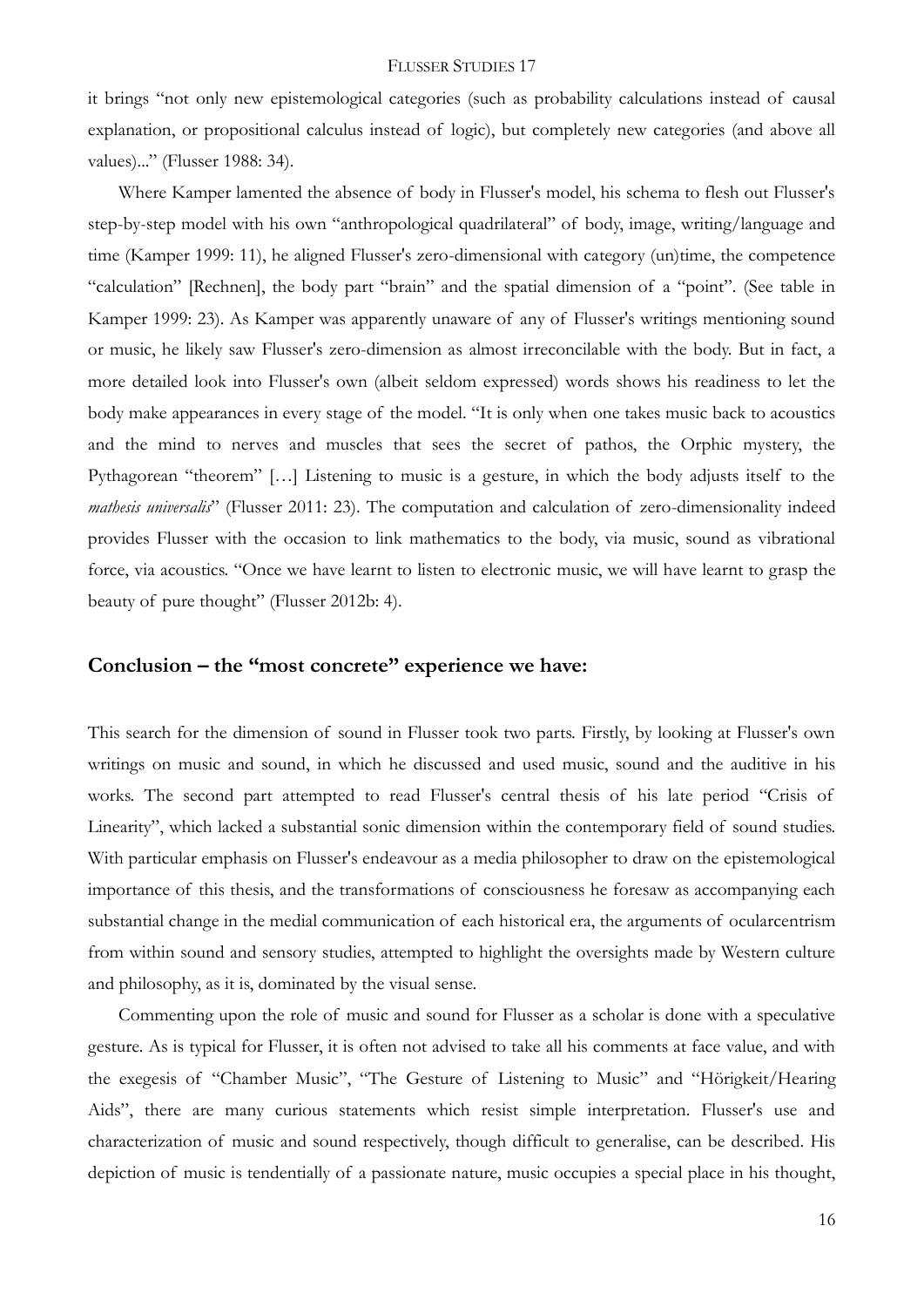as a potentially "ecstatic experience" and as the expression of "the most concrete experience we have" with "pure music" articulating "pure thought". In accordance to the information from his daughter Dinah Flusser, Vilém Flusser was generally well informed about music, and on occasion he demonstrated his knowledge of music, for example his knowledge of electronic and electroacoustic music, with brief references to specific works of Stockhausen and Pierre Schaefer in his essays in the 1960s. His use of Chamber Music as a metaphor in the closing chapter of "Into the Universe of Technical Images" and seemingly sudden redefinition of technical images as sounding images provide a striking and powerful twist, with an intentional jarring effect in which the inception of music and sound could appear out of place. Yet as discussed, within the context of his other ideas, chamber music is intended to expose a new and compelling facet of his thought (new imagination) but in fact reinforces many arguments and ideas he have occurred elsewhere in his work, for example music as concreteness.

Sound itself is also given due attention by Flusser, in some ways that appear impressively contemporary, given the recent emergence of the field of sound studies since the 2000s. His detailed description of sound as vibration, and the physiological act of the body "hearing" sound is integrated not only in his essay on the gesture of listening to music, but more broadly into his philosophy and communication theory. Sound, as acoustic message, for its quality to bridge the physical and the intellectual is prized as overcoming the Hegelian "unhappy consciousness", in which uniquely, music (and thus sound) allow the sender and receiver of the message can "concur" in "perhaps the highest form of mind, soul, [and] intellect" (Flusser 2011: 23). The celebration of this potential profundity reveals that Flusser was not only deeply passionate about music, but that he also – apparently only in selected moments – purposefully integrated music into his larger scheme of thoughts.

In "Hörigkeit", the political nature of listening (and seeing) is discussed. Sound is depicted as a force which links us inextricably to sociality, from which we cannot escape. Comparing and contrasting vision and audition next to one another, both are conceived as channels of communication between the public and the private. The hearing aid as an apparatus is examined, and praised by Flusser, for its demonstration of freedom. The inescapable dialectic which binds one to his society is played out with parallel to the all-embodying and all-pervasive nature of sound. His final point, in which he seeks to expose the programmed nature and apparatus, not only of "machines" such as his electrical hearing aid, but also of the "natural" apparatuses of our ears, which listen continuously to a sort of "programmed noise".

It is in this final point, about the programmed nature of our ears, as sensory organs, that links in to the second part of the essay. Having collected these scattered treatments of music and sound by Flusser, the second part dealt with his famous thesis of the crisis of linearity – notable for its nearcomplete absence of sound. The closer examination of how hearing, via our "natural" ears produces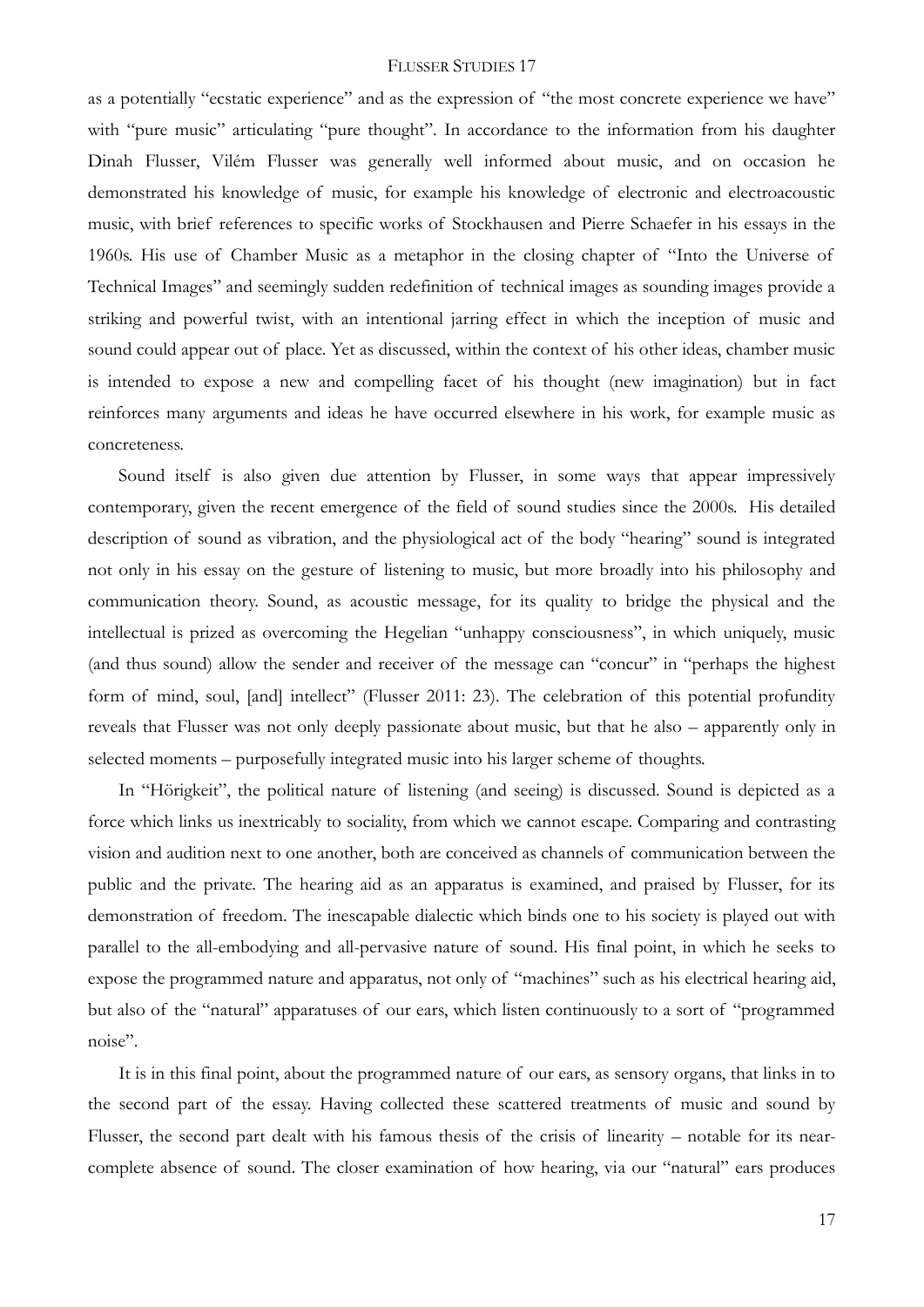knowledge at the end of "Hearing Aids", is not developed further. Given the increasing prevalence of sound studies in past decades, and particularly within media studies, the generally perceived absence of sound and the auditive in Flusser's work has often been remarked on as odd. It would be hard to theorise why his sparse and sporadic use of sound and music do come about when they do, but it can at least be shown that he had some role for them in his thoughts.

The media-philosophical and media-epistemological thesis of crisis of linearity, which is still of great relevance today, in its almost complete neglect of the sonic domain can be taken to task by the critique of ocularcentrism of sound studies. Rather than just highlighting the absence of the sonic, particular attention paid to the epistemological as constituted by the visual and auditory senses respectively provides more substantial grounds for critique. Had Flusser indeed developed his train of thought at the end of "Hearing Aids", he may have conceivably applied this idea of how sensory information is processed and has been processed over his broad sweeps of time in his model of the crisis of linearity. His humble conclusion in this essay, that by examining the machine of his hearing aid, he can see its intentions and therefore "look through the apparatus" [den Apparatus durchblicken], but more importantly this leads him only "to see better than you, but not much further" (Flusser n.d.b.: 4). He confronts his inability to free himself from the greater apparatus in which he exists, "Even I, when I think I am listen attentively [aufhorchen], am obeying [gehorchen]".

Flusser's call to action to, "namely, the challenge to look at hearing aids" – meant in this sense not as the small electronic devices, but more generally as that communication channels via which we are linked to society, we arrive at a conclusion Flusser himself had not. Proceeding, step-by-step through the model of "crisis of linearity", his demand to "look at hearing aids" can be broadly translated from "hearing aids" to "auditory perception of the world" and "sensory perception" more generally, to an hidden call to examine how perception and knowledge relate, aside from the dominant visual nature of Western philosophy. This demand can be aligned with the impetus from sound studies to look at sensory perception as a complex whole, as well as its greater epistemological implications. Thus, Flusser, with his clear preoccupation with the visual – photographic images, digital images, holograms, and his clear disdain thereof, could still not depart from the visual substantially. Why he chose to critique the visual with the visual is perhaps commonsensical. But that he did put into writing some expressions of "the second sense", uncovers a facet that Flusser never substantially explored. These disparate references to sound and music, gathered and analysed, give ground to suggest the dimension of sound certainly did play an important role for Flusser, as absent as it was in most of his work.

Finally, one of the most pronounced aspects of Flusser's writings on music is the overtly passionate nature, and its almost puzzling glorification of music, in the few mentions it gets in Flusser's work as a whole. As discussed in part 1(iv), his notions of "pure music" sit uncomfortably with critical and new musicology theorists, seemingly propounding antiquated and expressly Romantic notions of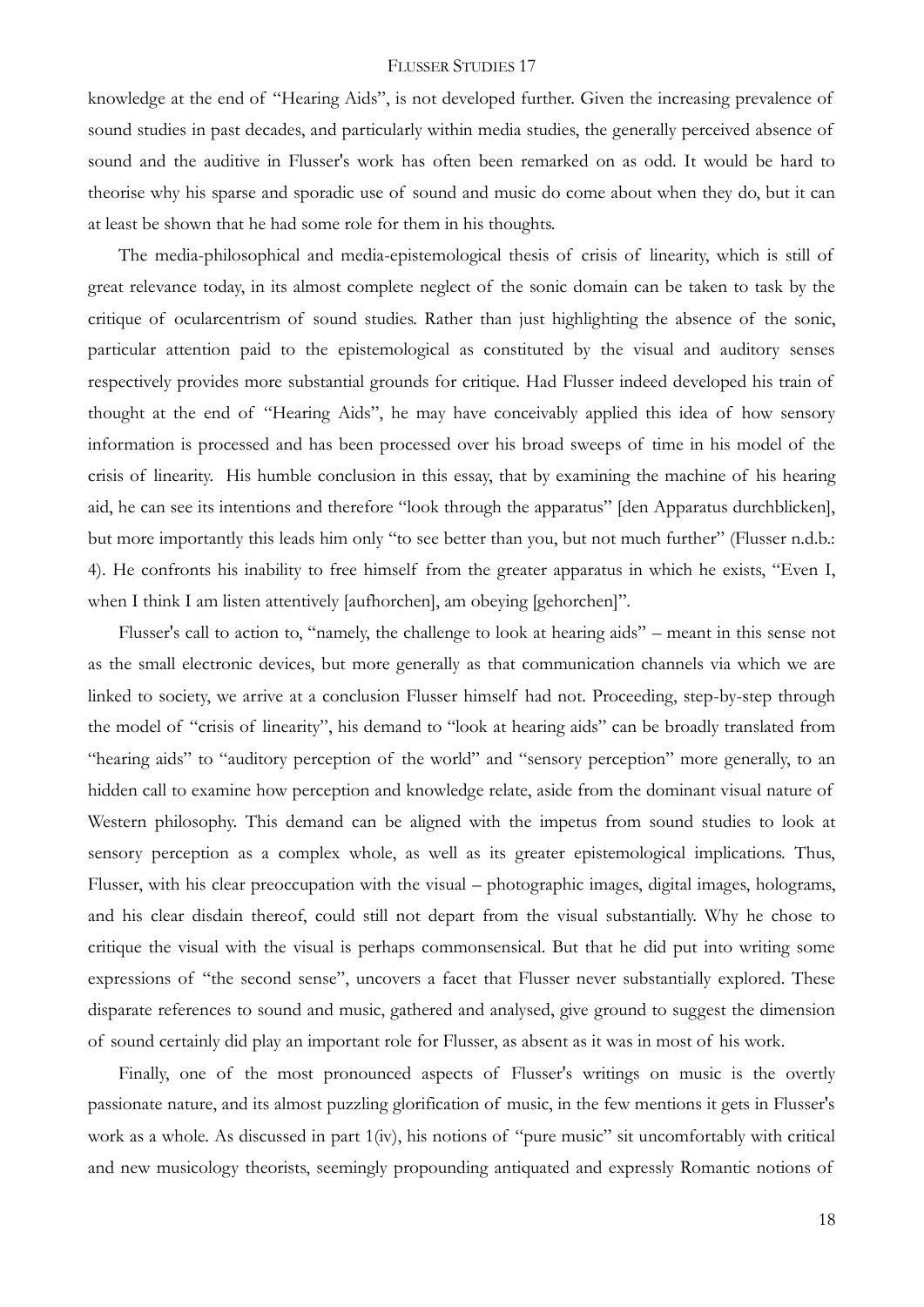the meaning of music. Flusser was adamantly rejected the Cartesian dualism of mind and body, yet it is this very division of mind and body which is reflected in the struggle of these in typical works of musical Romanticism. Flusser's relationship to these notions seems highly ambiguous. It can be postulated that Flusser's notion of "pure music" departs substantially from the commonly accepted notions of "pure music", given the frequency with which he adopted and changed common notions from philosophy this does not seem unlikely. Indeed, he seems to relativise his owns excessively ebullient claims about music periodically, with his remarks that music is "the most concrete experience we have". Read carefully, we can point to the *most* to emphasize "*most* concrete"; therefore music comes close to the concrete, the articulation of thought, *close* to not symbolizing anything but itself. Music sociologists and music semioticians would dispute any notion of music not symbolizing anything, but accounting for Flusser's disposition towards reinvention and redefinition, "pure music" can only be understood above and beyond its common usage. Pure music, pure thought, technical images as sounding images, do in fact form a fairly coherent motif in Flusser's work. This rare quote from his early lecture on music in 1965 anticipates his later conception of technical images and sounding images, and his ostentatious enthusiasm for electronic music is relativised when one contemplates the doublesided nature of his utopian claims of the future, "Once we have learnt to listen to electronic music, we will have learnt to grasp the beauty of pure thought. We will have learnt to grasp experientially the reality that our theoretical sciences reveal. We will have recaptured a new sense of reality, which is a new faculty, perhaps simultaneously epistemological, aesthetic and ethical. And in this electronic music is our master" (Flusser 2012b: 4).

### **Bibliography**

Bielicky, Michael. "Flussers Fluss". Vilém Flusser Archive. Best-Nr: VHS\_022a

- Goh, Annie, (2012). "Zeichen, Symbol, Symptom Zur (spekulativen) Semiotik der Klänge bei Vilém Flusser" in Zeitschrift für Semiotik, Band 34, Heft 1-2, Tübingen: Stauffenberg,
- Flusser, Dinah, (2011). Email an Annie Goh. 14. December 2011.
- Flusser, Vilém, (n.d.a). Die Melodie der Sprache. Unpublished Manucript. Vilém Flusser Archive, Best.1608 Nr. 2462.
- Flusser, Vilém, (n.d.b). Hoerapparate. Unpublished Manuscript. Vilém Flusser Archive Best.1608 Nr.2444.
- Flusser, Vilém, (n.d.c). Negertrommel. Unpublished Manuscript. Vilém Flusser Archive Best.1608 Nr.2391.
- Flusser, Vilém, (n.d.d). Tribüne der Kritiker von Schallplatten. Unpublished Manuscript. Vilém Flusser Archive Best.1608 Nr.2479.
- Flusser, Vilém, (n.d.e). Ein musikalischer Einfall. Unpublished Manuscript. Vilém Flusser Archive Best.1608 Nr.2611.
- Flusser, Vilém, (1963). Língua e realidade. São Paulo: Editôra Herder.
- Flusser, Vilém, (1965a). Na Musica. Unpublished Manuscript. Vilém Flusser Archive Best.-Nr: 2-IPEA-15
- Flusser, Vilém, (1965b). Na Musica Moderna. Unpublished Manuscript. Vilém Flusser Archive Best.-Nr: 2-IPEA-16.
- Flusser, Vilém, (1965c). A História da Diabo. São Paulo: Martins.
- Flusser, Vilém, (1985). Ins Universum der technischen Bilder. Göttingen: European Photography.
- Flusser, Vilém, (1987). Die Schrift. Hat Schreiben Zukunft?. Göttingen: Immatrix Publications.
- Flusser, Vilém, (1988). Krise der Linearität. Bern: Benteli Verlag.
- Flusser, Vilém, (1989). Angenommen. Göttingen: Immatrix Publications.
- Flusser, Vilém, (1990). "Eine Neue Einbildungskraft" in "Bildlichkeit". Ed by Volker Bohn. Frankfurt am Main: Suhrkamp.
- Flusser, Vilém, (1991). Gesten Versuch einer Phänomenologie. Düsseldorf: Bollman Verlag.
- Flusser, Vilém, (1996). Umbruch der menschlichen Beziehungen? in: Vilém Flusser: Kommunikologie. Schriften, Bd. 4. Mannheim: Bollmann.
- Flusser, Vilém, (1999). Bodenlos eine philosophische Autobiographie. Frankfurt am Main: Fischer Taschenbuch Verlag.